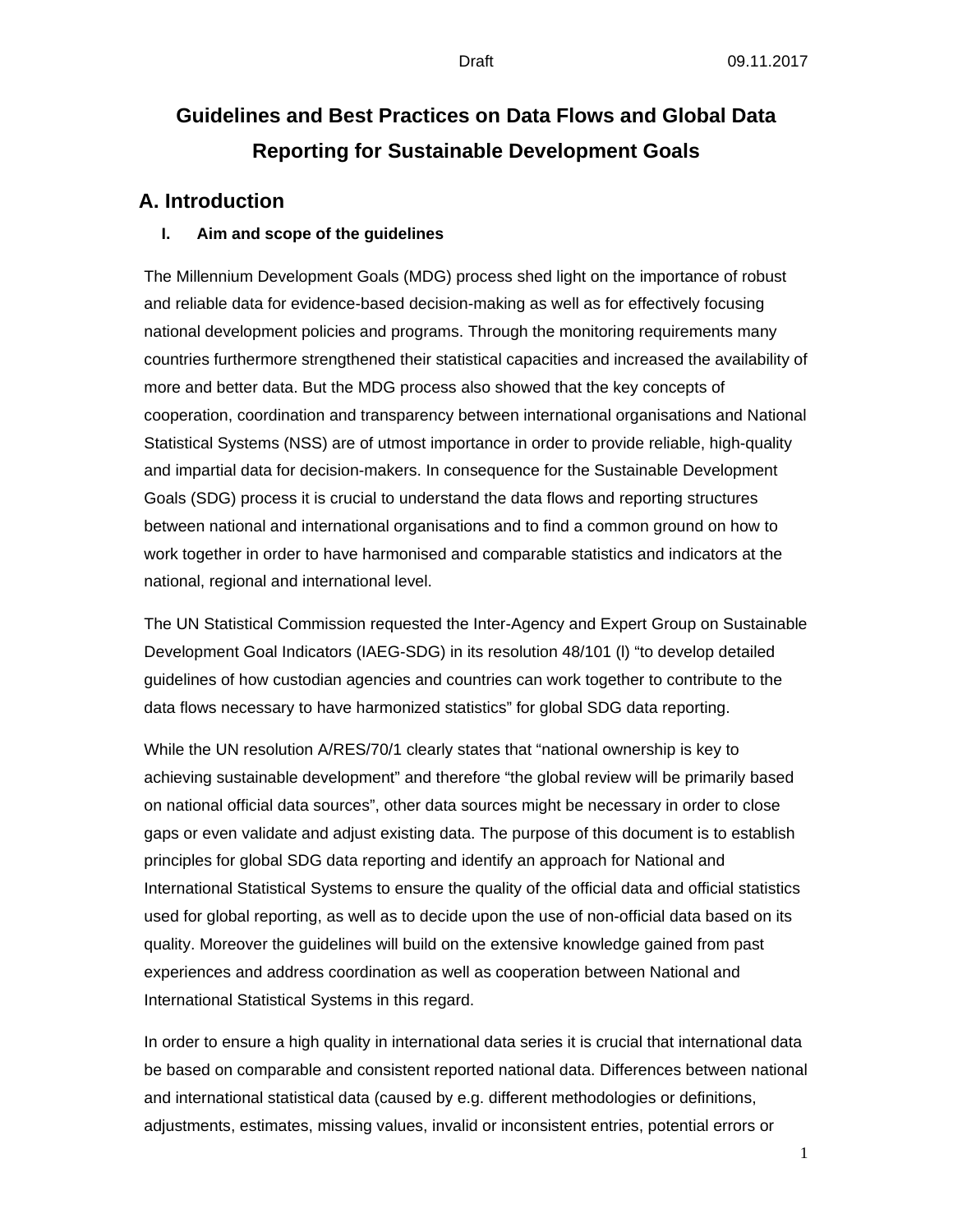other methodological as well as conceptual issues) do not only cause confusion, but can also damage the credibility of statistical agencies. They also can result in major discrepancies between organisations. Therefore the focus should be on a consistent and coordinated approach for processing data and metadata particularly with regards to validation and editing. This means clearly elaborated data flows are necessary to enhance coordination between National and International Statistical Systems. Equally important is the necessity to identify ways to deal with and communicate adjustments and estimations undertaken by organisations reporting on SDGs.

#### **II. Provisions**

The adoption of the General Assembly (GA) resolution A/RES/70/1 "Transforming our world: the 2030 Agenda for Sustainable Development" was a bold step and demonstrates the necessity to shift the world towards a sustainable development, in all its dimensions. With this resolution the international community also committed to a follow-up and review process at the national, regional and international level in order to monitor the progress made in implementing the Sustainable Development Goals and targets over the coming years.

In its resolution A/RES/71/313 the GA instructed the UN Statistical Commission (StatCom) with several tasks. Some of the tasks given to the StatCom include, "to coordinate the substantive and technical work to develop international statistical standards, methods and guidelines, where necessary […]" and "through the Inter-Agency and Expert Group on Sustainable Development Goal Indicators, to further refine and improve the global indicator framework in order to address coverage, alignment with targets, definition of terms and development of metadata and to facilitate its implementation […]" (A/RES/71/313 para. 3).

Since taking ownership is key for this transformation at all levels, member states play the central role in the Agenda 2030 process. This also means that individual national realities, capacities and policy priorities with regards to the follow-up and review process will have to be respected (A/RES/70/1 para. 74). At the same time the GA emphasises the importance of a strong and revitalised global partnership, which "brings together Governments, the private sector, civil society, the United Nations system and other actors" (A/RES/70/1 para. 39).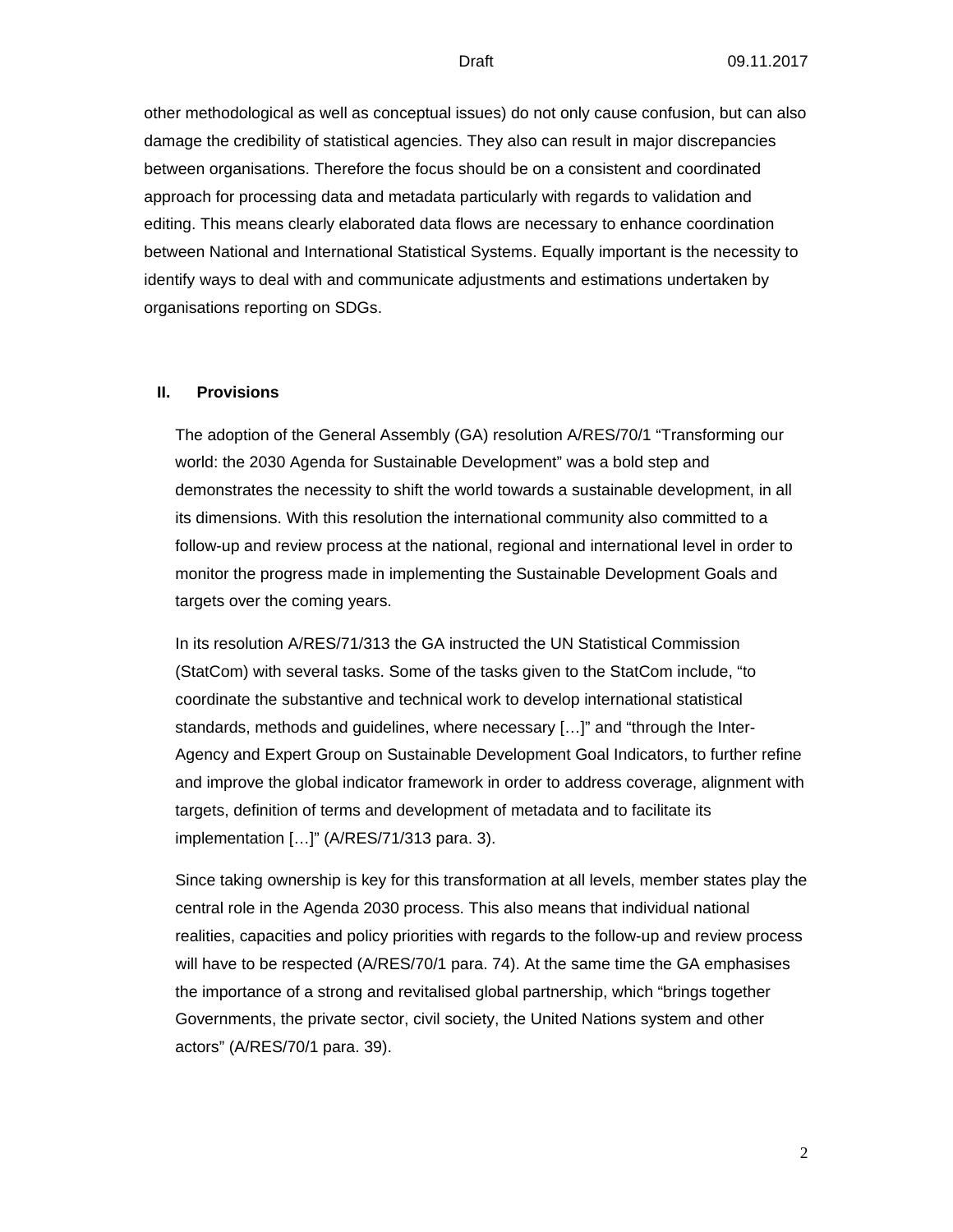As the global review is to be primarily based on national official data sources, the GA stresses that National Statistical Offices (NSO) hold a coordinating role in the National Statistical Systems (A/RES/71/313 para. 6).

A critical aspect for the achievement of the Agenda 2030 goals is to make high-quality official statistical information available. Therefore, all levels and stakeholders that are part of the global statistical system have to adhere to the Fundamental Principles of Official Statistics, endorsed by the GA in its resolution A/RES/68/261 of 29 January 2014. This was again stressed in resolution A/RES/71/313, stating "that all activities of the global statistical system must be conducted in full adherence to the Fundamental Principles of Official Statistics" (A/RES/71/313 para. 8).

In this context the Generic National Quality Assurance Framework template, which was fully endorsed by the StatCom in its forty-third session in 2012, gives guidance on ensuring these quality demands. With respect to the National Quality Assurance Frameworks template and guidelines, the Expert Group on National Quality Assurance Framework was assigned the task to update the template and guidelines.

Regarding the production of high-quality data the GA also recalled the Economic and Social Council (ECOSOC) resolution 2006/6. The ECOSOC states that imputation by all international agencies should be avoided "unless specific country data are available for reliable imputations following consultations with concerned countries and through transparent methodologies" (ECOSOC Resolution 2006/6 para. 5c).

The monitoring process for the MDGs illustrated that the differences between nationally reported data and international disseminated data "can be considerably large" (UNECE; 2011). Reasons behind these differences include the use of different primary data sources, the operations of data revision and adjustments or different time coverages by international and national agencies. For the SDGs the GA therefore put on record that the follow-up and review process should primarily be based on data produced by National Statistical Systems. In cases where specific country data are not available, international agencies are urged to consult with the concerned countries before publishing own estimations, in order to make harmonised data available (A/RES/71/313 para. 7). The StatCom also recommendes that in cases where country data are adjusted or estimated, this should be done in full consultation with the concerned country (StatCom 48/101 para. l). The involvement of the concerned country is also highlighted in the report of the Secretary-General on "Quality assurance in the global statistical system" to the 48<sup>th</sup> Session of the StatCom.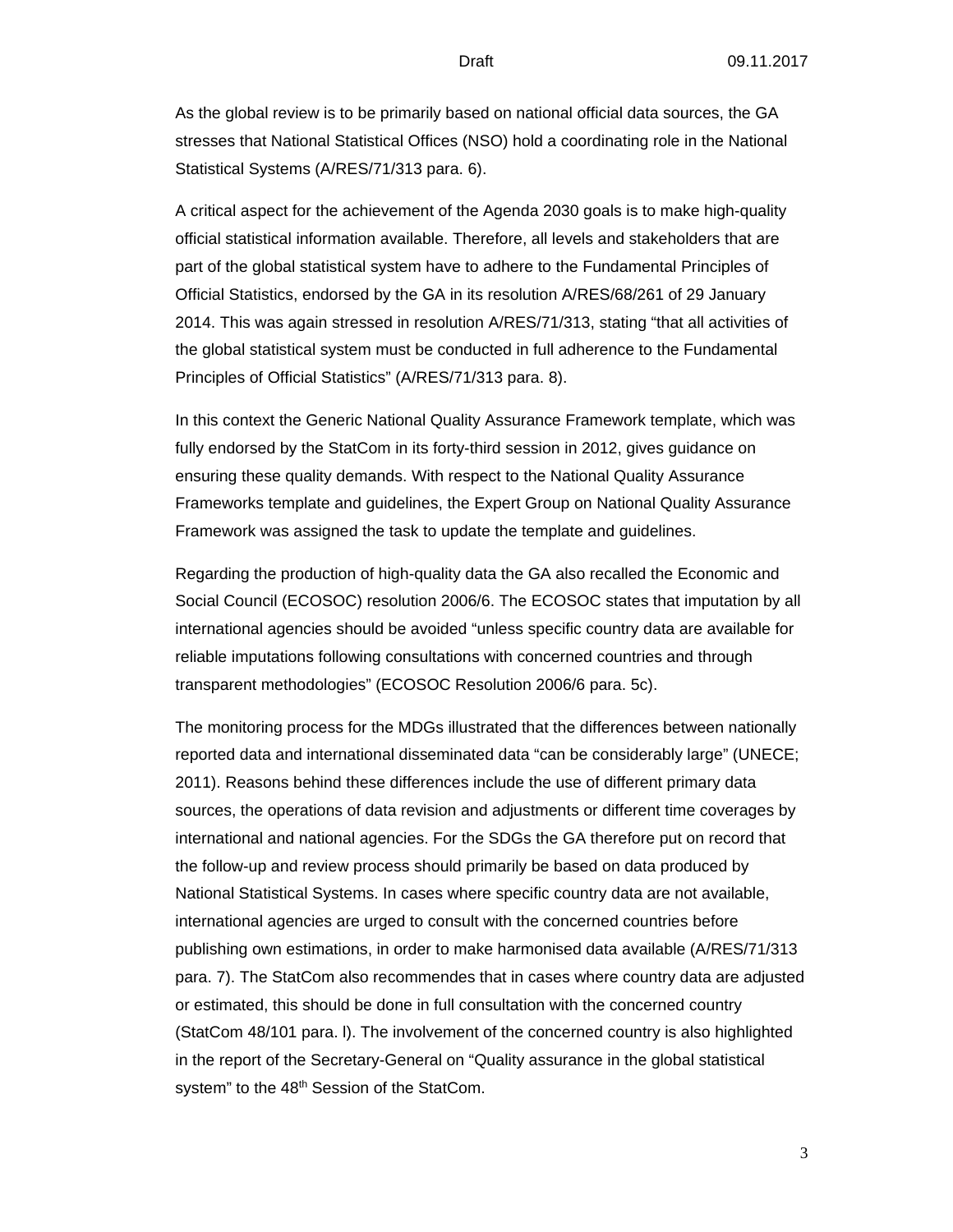Furthermore, international agencies are urged to enhance communication and coordination amongst each other "in order to avoid duplicate reports, ensure consistency of data and reduce response burdens on countries" as well as "provide the methodologies used to harmonise country data for international comparability and produce estimates through transparent mechanisms" (A/RES/71/313 para. 7). This necessity is also reinforced in a statement by the Secretary-General (E/CN.3/2017/8).

The StatCom also decided that when other sources and methodologies are used these will be reviewed and agreed by national statistical authorities and presented in a transparent manner (48/101 (l)).

The StatCom further requested the custodian agencies to provide "a list of national agencies providing the data to the international system and share data collection calendars in order to ensure the full traceability of data used in international sources" (48/101 (k)).

Finally, the report "A world that counts" elaborates nine key principles for the data revolution for sustainable development. As a part of these, the report underlines the necessity of periodic audits by professional and independent third parties in order to demonstrate the high quality and integrity of statistical information, especially in the light of non-traditional data sources such as big and geospatial data (Independent Expert Advisory Group on a Data Revolution for Sustainable Development, 2014).

## **B. Guidelines for Global SDG Data Reporting**

- **I. Principles to guide data reporting from National to International Statistical Systems and data sharing for SDG indicators**
- 1. Definitions:
	- a) 'official data' refers to a set of values of qualitative or quantitative variables, which are produced and / or disseminated by an official source such as the National Statistical Office or another governmental agency or department including non-traditional types of data.
	- b) 'official statistics' means a part of official data, which is produced in compliance with Fundamental Principles of Official Statistics.
- 2. All organisations that are involved in the global follow-up and review process of SDGs, including national statistics offices, other government departments, and international organizations are committed to: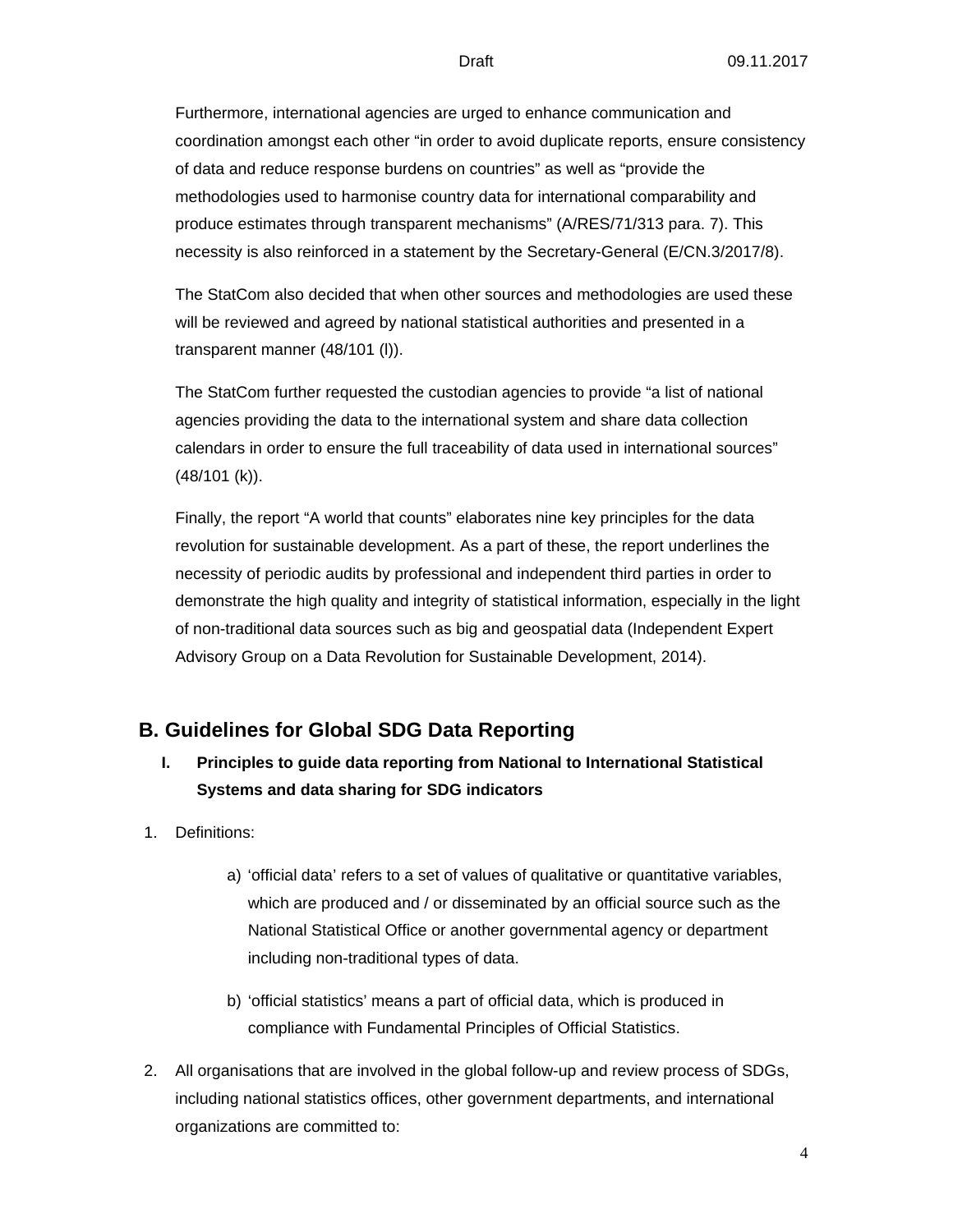- a) Basing the global review primarily on national official data,
- b) Acknowledging the coordinating role of National Statistical Offices in the National Statistical Systems,
- c) Promoting the use of an appropriate data transmission standard, such as Statistical Data and Metadata eXchange (SDMX), for the collection and exchange of SDG data,
- d) Providing metadata according to scientific standards on the sources, methods and procedures of the statistics,
- e) Using national SDG indicator reporting platforms where available and take into account already well-established data reporting mechanisms. While National Statistical Systems are committed to timely dissemination of national official data, via a national reporting platform if available, custodian agencies are committed to retrieving the official data from those same reporting platforms. If no official data is available in the national reporting platform and there is no other well-established data reporting mechanism, the custodian agency will check with the National Statistical Office to determine official data availability,
- f) If no national SDG indicator reporting platform is available and there is no other well-established data reporting mechanism, the National Statistical Office and the custodian agency determine together a data flow model. Countries may choose to declare regional database as primary source for custodian agencies to retrieve country data,
- g) Establishing a common timetable for data reporting of National Statistical Systems, including timeframes for technical consultations and accreditation procedures, while coordinating and arranging data requests and technical consultations in a workable timely manner,
- h) Determining one custodian agency responsible for each SDG indicator and a contact point in the corresponding agency. This list will be disclosed to the National Statistical Office [by UNSD] [by the end of 2017],
- i) Contacting and communicating with the National Statistical Systems via national focal points preferably from the National Statistical Office taking into account already well-established data reporting mechanisms. In case no focal point is identified, the National Statistical Office will be considered the focal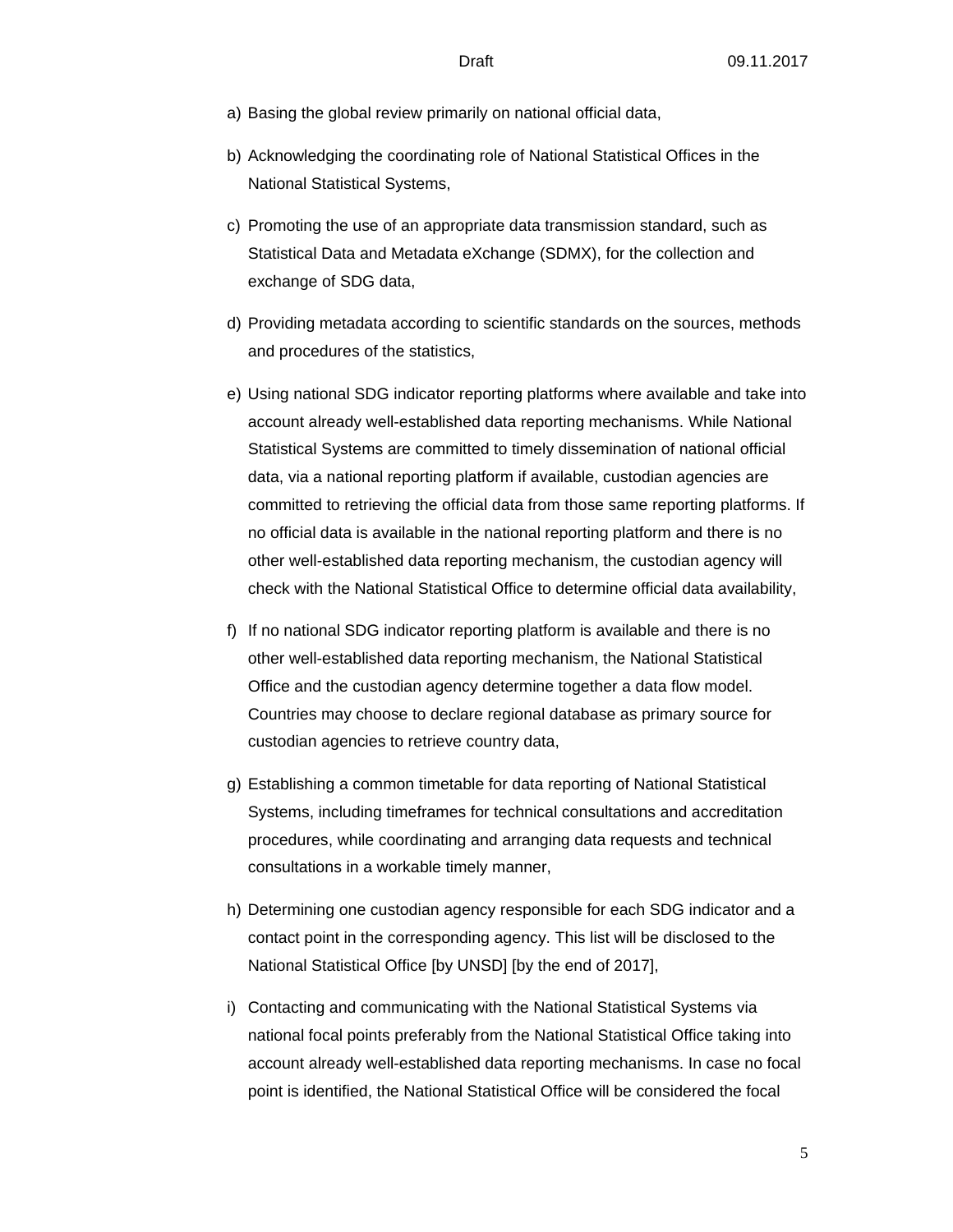point. Furthermore the NSO is either copied in all SDG data requests or provided with a list of all national data providers by custodian agencies,

- j) In cases, where the SDG indicators are used by custodian agencies as well as partner agencies in thematically connected publications and databases the identical data sets from the global SDG database provided by the National Statistical System are to be used,
- k) Coordinating their data collection work and establish effective and efficient data sharing arrangements among custodian agencies to avoid duplication of efforts. Data provided to the custodian agencies by the NSS shall only be shared after quality assurance and the plausibility check are carried out and finished in order to ensure consistency of data,
- l) Coordinating updates on UN databases to ensure consistency of data.
- 3. A guiding principle for National and International Statistical Systems which are involved with the global SDGs data flow and reporting is to ensure a high quality of statistical information.
- 4. The high quality of official data disseminated in international statistics shall be ensured by:
	- a) Promoting the use of international standards for data in accordance with the UN Classifications Registry or other standards adopted by the UN Statistical Commission, selecting the most appropriate statistical methods and data sources exclusively on the basis of scientific and statistically robust considerations as well as a transparent documentation, and
	- b) Having in place:
		- (i) laws or guidelines applicable in the area of quality assurance,
		- (ii) monitoring systems,
		- (iii) enforcement systems, and
	- c) A mandatory quality assessment of the data set carried out by the responsible custodian agency and consisting of a set of tools spelled out in the Guidelines for the Template for a Generic National Quality Assurance Framework. Based on this quality assessment the decision about the use of a data set for global SDG data reporting shall be: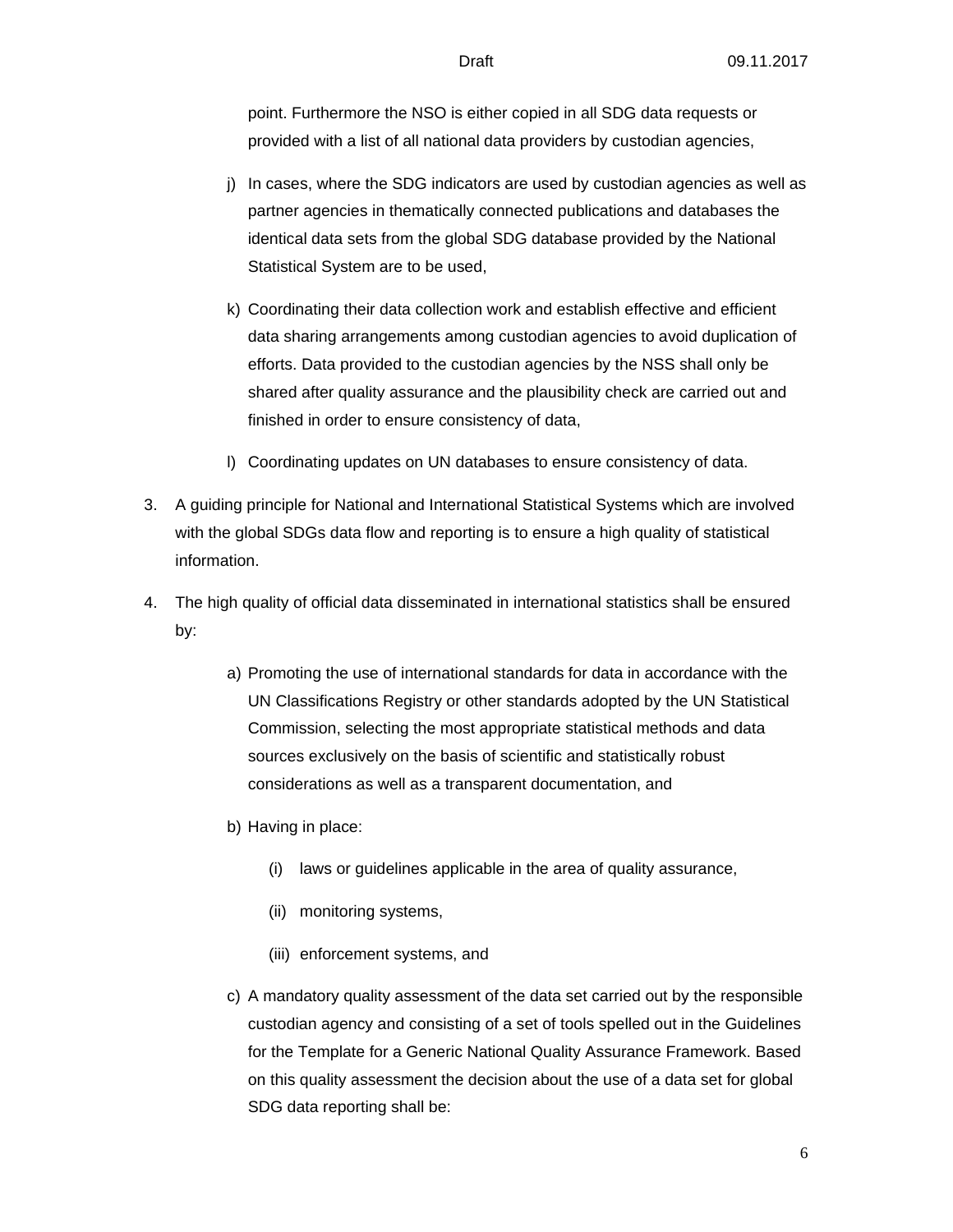- (i) in case of official data, in consensus with the national official data provider as well as the National Statistical Office, and
- (ii) in case of official statistics consensual with the National Statistical Office.

In case of non-response from the national official data provider or the National Statistical Office, the custodian agency may understand this as if the corresponding entity had expressed their consent. This only applies if the contact information used to send the request had been previously validated, and there is no response following two subsequent requests with reasonable timeframes.

- 5. The quality of non-official data disseminated in international statistics shall be ensured by:
	- a) Promoting the use of international standards for data in accordance with the UN Classifications Registry, selecting the most appropriate statistical methods and data sources exclusively on the basis of scientific and statistically robust considerations as well as a transparent documentation, and
	- b) Having in place:

 $\overline{a}$ 

- (i) laws or guidelines applicable in the area of quality assurance,
- (ii) monitoring systems,
- (iii) enforcement systems, and
- c) An accreditation procedure<sup>1</sup> for non-official data by custodian agencies which includes a consultation with all involved parties as specified in Annex 1. The National Statistical Office may carry out the accreditation procedure if they wish to. The decision whether to utilise the data set and for which purposes shall be based on this accreditation procedure and taken in consensus with the listed national focal point and the National Statistical Office. The National Statistical Office should also be involved during the different steps of the accreditation procedure.
- d) In cases where specific national official data is not available and custodian agencies or other international agencies estimate or model country data the

 $1$  Estimates or modelled data from non-official sources will be substituted, when / if national official data becomes available and following the mandatory quality assessment as outlined in Article 4 para. c.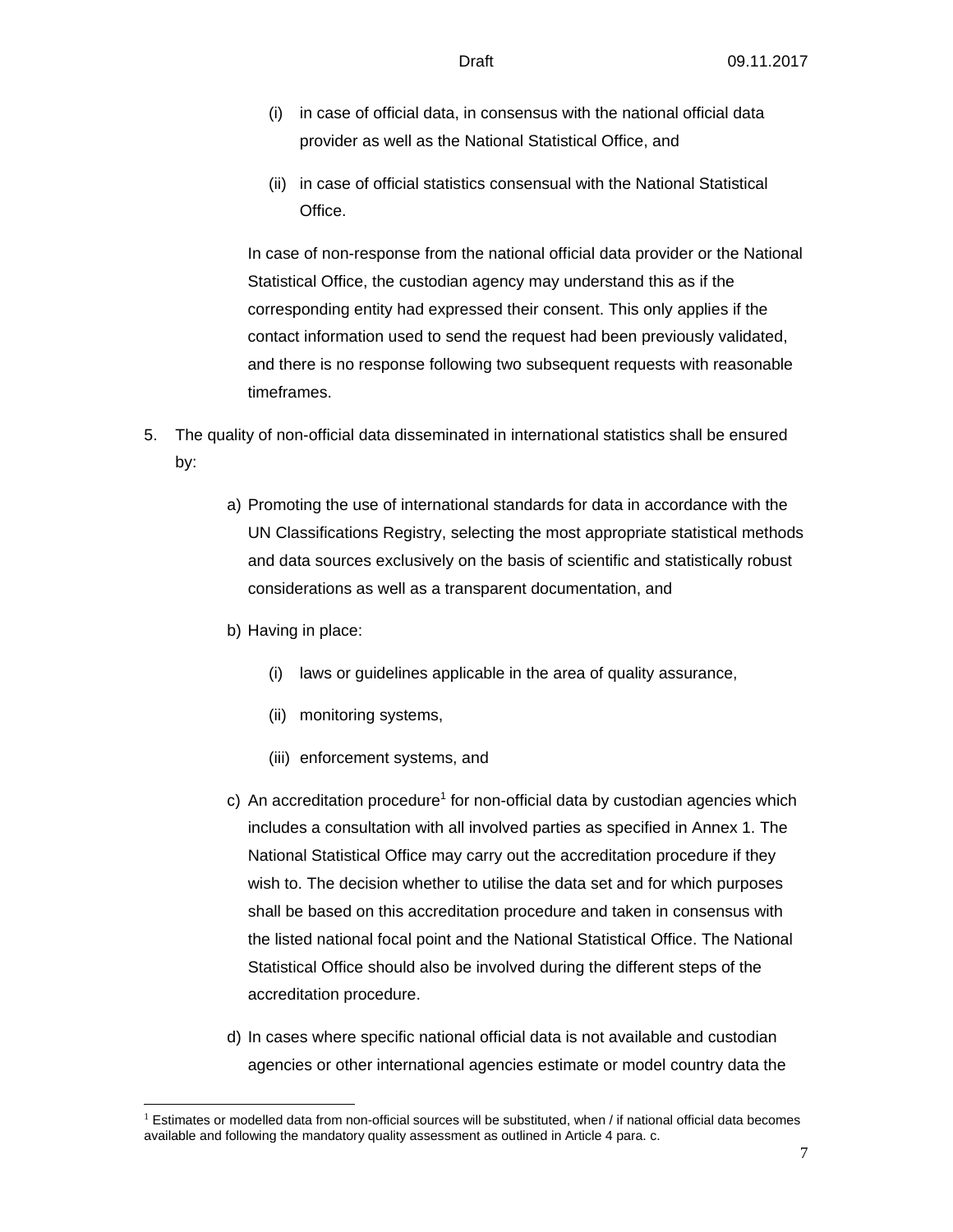same accreditation procedure applies as for non-official data. The decision whether to utilise the estimates or modelled data and for which purposes shall be taken in consensus with the listed national focal point and the National Statistical Office.

e) In case of non-response from the national focal point or the National Statistical Office to the accreditation procedure, the custodian agency may understand this as if the corresponding entity had expressed their consent. This only applies if the contact information used to send the request had been previously validated, and there is no response following two subsequent requests with reasonable timeframes.

## **II. Principles to guide the production of international data series for SDG indicators**

### **(1) Concerning Data**

l

- 6. When a plausibility check such as specified in Annex 2 identifies missing values or invalid or inconsistent entries or potential errors or data gaps and makes it necessary for the custodian agency to adjust, including through imputation, these country data the following procedure<sup>2</sup> shall apply:
	- a) The custodian agency generates a list of potential errors as a starting point for the adjustment process.
	- b) The custodian agency selects the most appropriate statistical methods and data sources exclusively on the basis of scientific and statistically robust considerations as for example referred to in Practical Guide on Data Validation and Editing, in order to calculate the adjusted values. The adjusted values are added to the list of potential errors, in order to compare them. The list of potential errors, the adjusted values and the chosen methodological approach shall be disclosed to the National Statistical Office and the national official data provider. Furthermore the chosen methodological approach shall be disclosed to anyone upon request.
	- c) In case of official data, the custodian agency invites the listed national official data provider to participate in a joint technical consultation via conference call,

 $2$  This procedure does not apply to standard practices of conversion to common measurement units.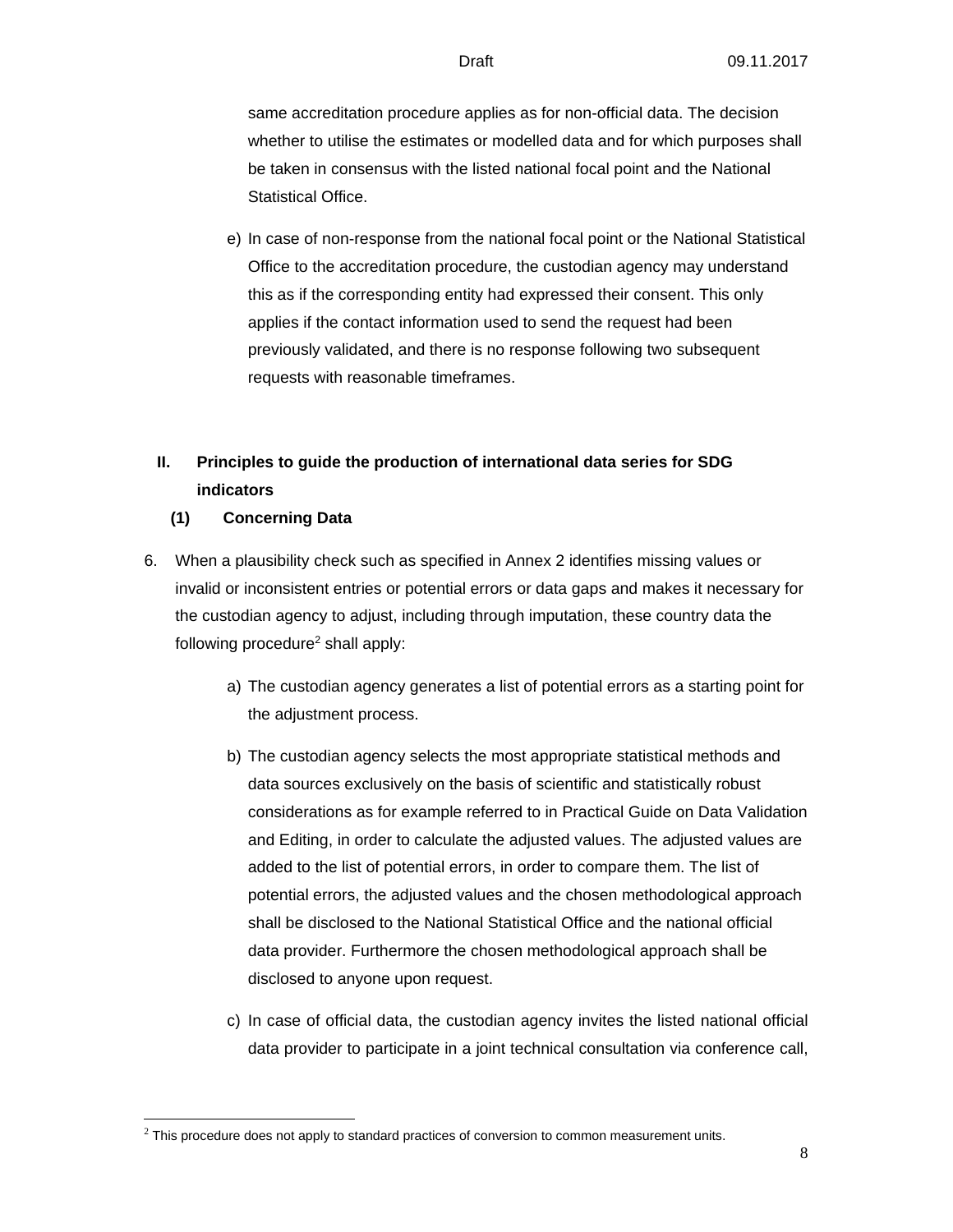electronic means or physical meetings with the aim to improve and validate the adjusted values as well as the used method.

- d) In case of official statistics, the custodian agency invites the National Statistical Office to participate in a joint technical consultation via conference call, electronic means or physical meetings with the aim to improve and validate the adjusted values as well as the used method.
- e) In case of non-official data<sup>3</sup>, the custodian agency invites the listed national focal point, the National Statistical Office as well as the data set provider to participate in a joint technical consultation via conference call, electronic means or physical meetings with the aim to improve and validate the adjusted values as well as the used method.
- f) The custodian agency ensures a reasonable timeframe for the National Statistical System and data providers to respond, but at least two weeks minimum. In case of non-response from the National Statistical System or data providers, the custodian agency may understand this as if the corresponding entity had expressed their consent. This only applies if the contact information used to send the request had been previously validated, and there is no response following two subsequent requests with reasonable timeframes.
- g) The solution agreed upon will be adopted and published in the global SDG database and all thematically connected international publications in order to avoid discrepancies.
- 7. If in the case of missing values or invalid or inconsistent entries or potential errors or data gaps no agreement is found during the technical consultation according to Article 6 para. c - e the country data requiring adjustment shall be:
	- (i) disseminated alongside the estimates from the custodian agency accompanied by an explanation of the reasons for the discrepancy and the chosen methodologies by the concerned parties.
	- (ii) If both parties wish so, the concerned United Nations regional commission can be called upon to reach a regional solution on the subject matter.

l

<sup>3</sup> According to Article 5 para. c the decision to utilise non-official data shall be taken in consensus with the national official focal point and the NSO.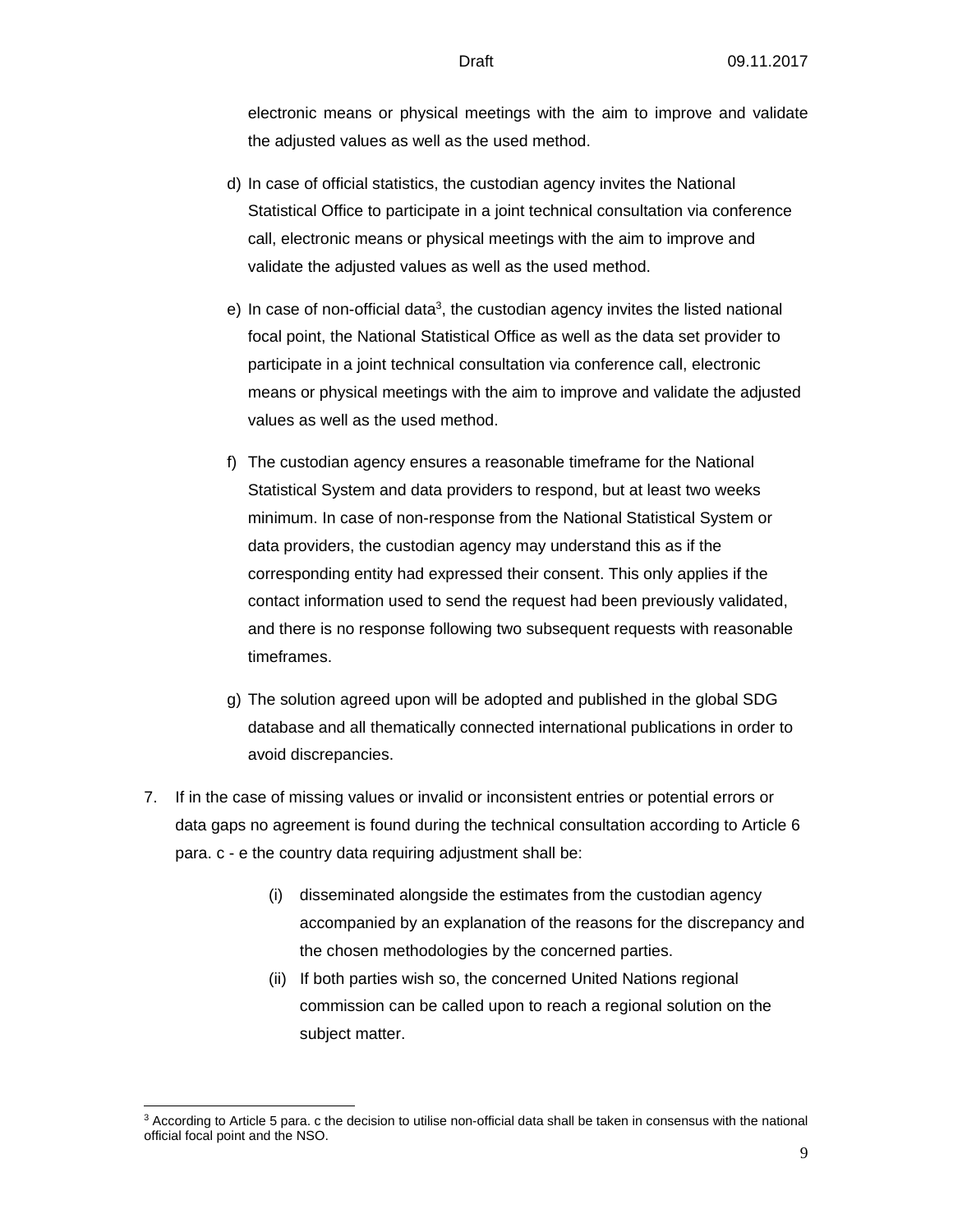- 8. When during a plausibility check, such as specified in Annex 2, issues such as methodological gaps as well as conceptual issues and differences in the metadata as for example between nationally and internationally used standards or because of changes of standards over time are found and these make it necessary for the custodian agency to adjust data, the following procedure shall be undertaken:
	- a) A list is to be generated on these differences as starting point for the adjustment process of the data.
	- b) The custodian agency selects the most appropriate statistical methods exclusively on the basis of scientific and statistically robust considerations as for example referred to in Practical Guide on Data Validation and Editing, in order to calculate the adjusted values. The adjusted values are added to the list of differences, in order to compare them. Besides the list of differences and the adjusted values, the chosen methodological approach shall be disclosed to the National Statistical Office, the national official data provider and anyone upon request.
	- c) In case of official data, the custodian agency invites the listed national official data provider to participate in a joint technical consultation via conference call, electronic means or physical meetings with the aim to validate the adjusted values as well as the used method.
	- d) In case of official statistics, the custodian agency invites the National Statistical Office to participate in a joint technical consultation via conference call, electronic means or physical meetings with the aim to validate the adjusted values as well as the used method.
	- e) In case of non-official data<sup>4</sup>, the custodian agency invites the listed national focal point, the National Statistical Office as well as the data set provider to participate in a joint technical consultation via conference call, electronic means or physical meetings with the aim to validate the adjusted values as well as the used method.
	- f) The custodian agency ensures a reasonable timeframe for the National Statistical System and data providers to respond, but at least two weeks minimum. In case of non-response from the National Statistical System or data providers, the custodian agency may understand this as if the

l

<sup>4</sup> According to Article 5 para. c the decision to utilise non-official data shall be taken in consensus with the national official focal point and the NSO.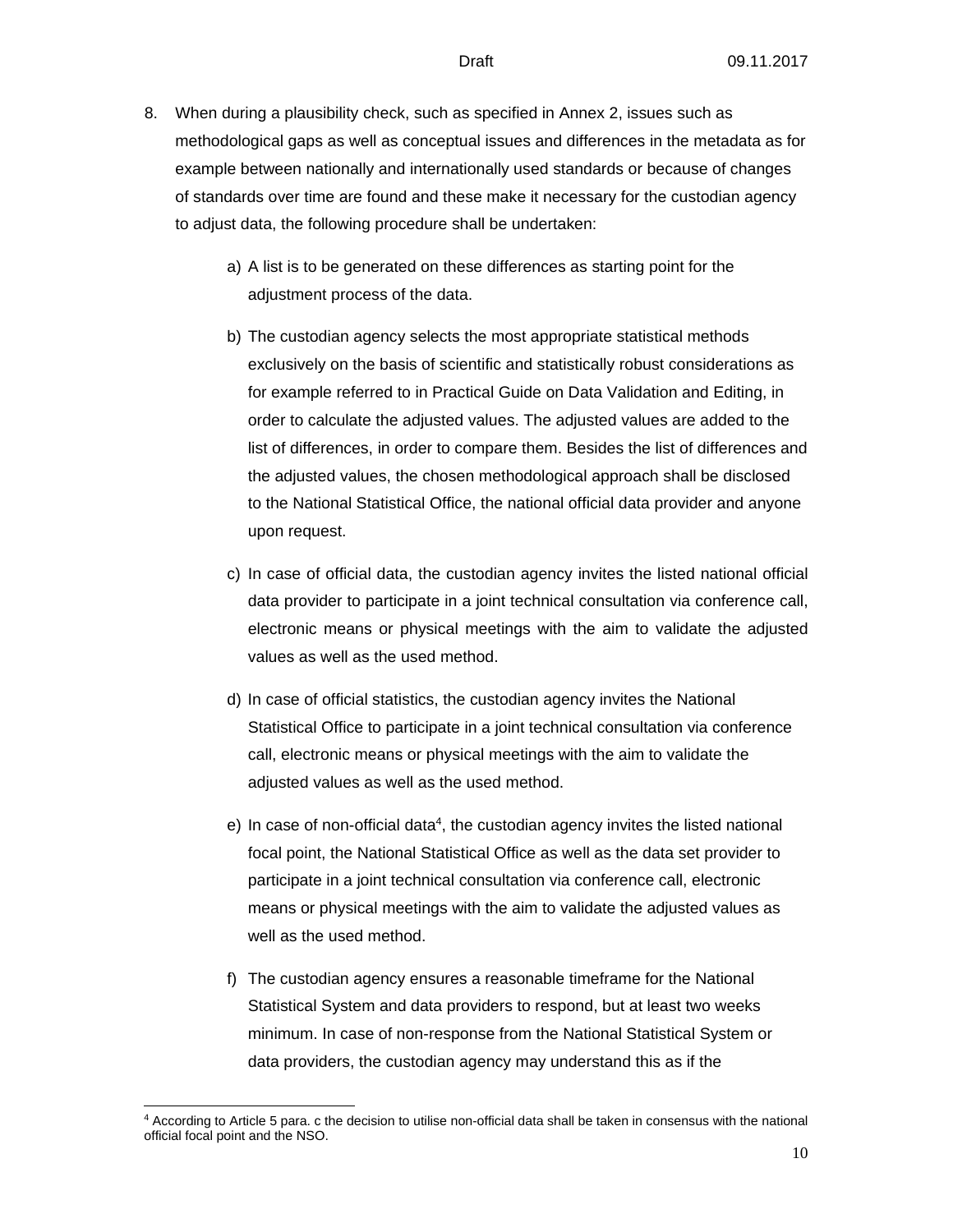corresponding entity had expressed their consent. This only applies if the contact information used to send the request had been previously validated, and there is no response following two subsequent requests with reasonable timeframes.

- g) The solution agreed upon will be adopted and published in the global SDG database and all thematically connected international publications, in order to avoid discrepancies.
- 9. If no agreement is found during the technical consultation according to Article 8 para. a-g the country data requiring adjustment shall be:
	- (i) disseminated alongside the adjusted data from the custodian agency accompanied by an explanation of the reasons for the discrepancy and the chosen methodologies by the concerned parties.
	- (ii) If both parties wish so, the concerned United Nations regional commission will be called upon to reach a regional solution on the subject matter.

### **(2) Concerning Metadata**

- 10. For the National Statistical System to provide accurate and internationally comparable data to the custodian agencies, these have to provide detailed information regarding inter alia definitions, classifications, methods of computation. The needed information is defined in the IAEG-SDGs Template for Metadata Sustainable Development Goals.
- 11. The IAEG-SDG can appeal to the custodian agencies to revise their corresponding metadata and give guidance on needed revisions as specified under Article 12. Further, the IAEG can ask international expert groups as for example the Expert Group on International Statistical Classifications or city groups to provide guidance on needed revisions of metadata. Pending the revision and the approval of the new metadata by the IAEG-SDG the corresponding indicator and all time series in question are marked as "content under review" in the global SDG database.
- 12. Revisions of metadata are inter alia required when:
	- a) the metadata provided by the custodian agency does not include all the necessary information as defined in the IAEG-SDGs Template for Metadata Sustainable Development Goals, or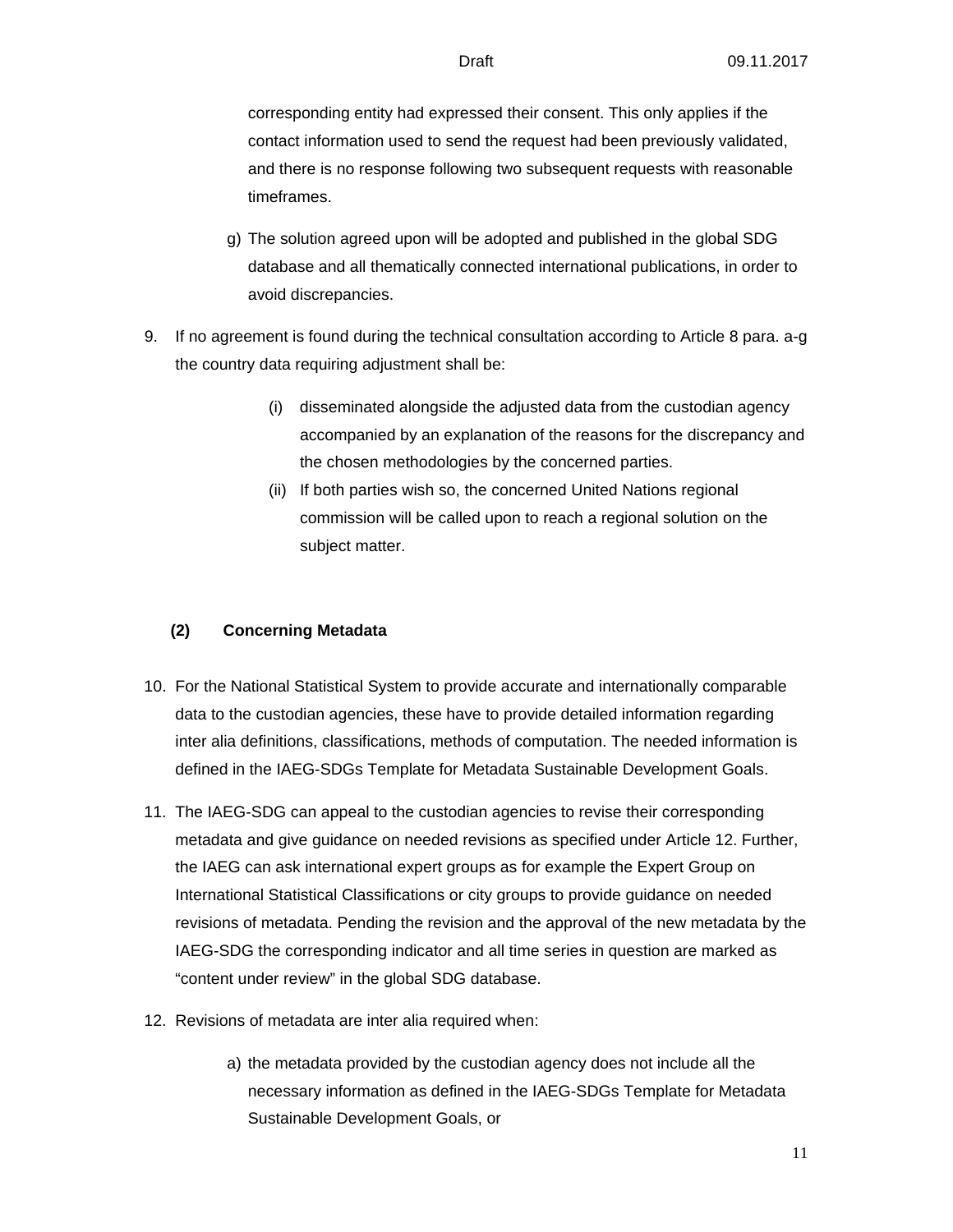- b) the metadata provided by the custodian agency does not correspond to the indicator or changes the meaning of the indicator, or
- c) the international standard provided in the metadata by the custodian agency is neither widely accepted nor internationally established, or
- d) The methods (i.e. method of computation, calculation of aggregates) provided in the metadata by the custodian agency are not internationally established or do not meet statistical standards regarding inter alia soundness and transparency.
- 13. In case a national data provider finds that the metadata provided by the custodian agency lacks information needed to make national data available or other entities find that the metadata provided by the custodian agency lacks information necessary to understand the data provided in the global database, said entities contact the responsible custodian agency. If no agreement can be found in a consultation between the involved parties the Inter-Agency and Expert Group on Sustainable Development Goal Indicators will be called upon.
- 14. For the custodian agency to be able to carry out the plausibility check, metadata from national data providers are necessary. In cases where no metadata is made available by the national data provider or the metadata provided does no not include the necessary information as for example stated in the Template for Metadata Sustainable Development Goals, the custodian agency will contact the national data provider with the request to provide the necessary metadata within a reasonable timeframe. If no metadata is provided to the responsible custodian agency by the national data provider in the set timeframe and following two subsequent reminders of the request, the custodian agency may decide to not utilise the corresponding data.
- 15. Technical assistance may be provided to countries in areas where data are not available, of low quality or differ due to different methodologies and definitions, in order to strengthen national data systems and therefore enable them to produce their own data in the long run.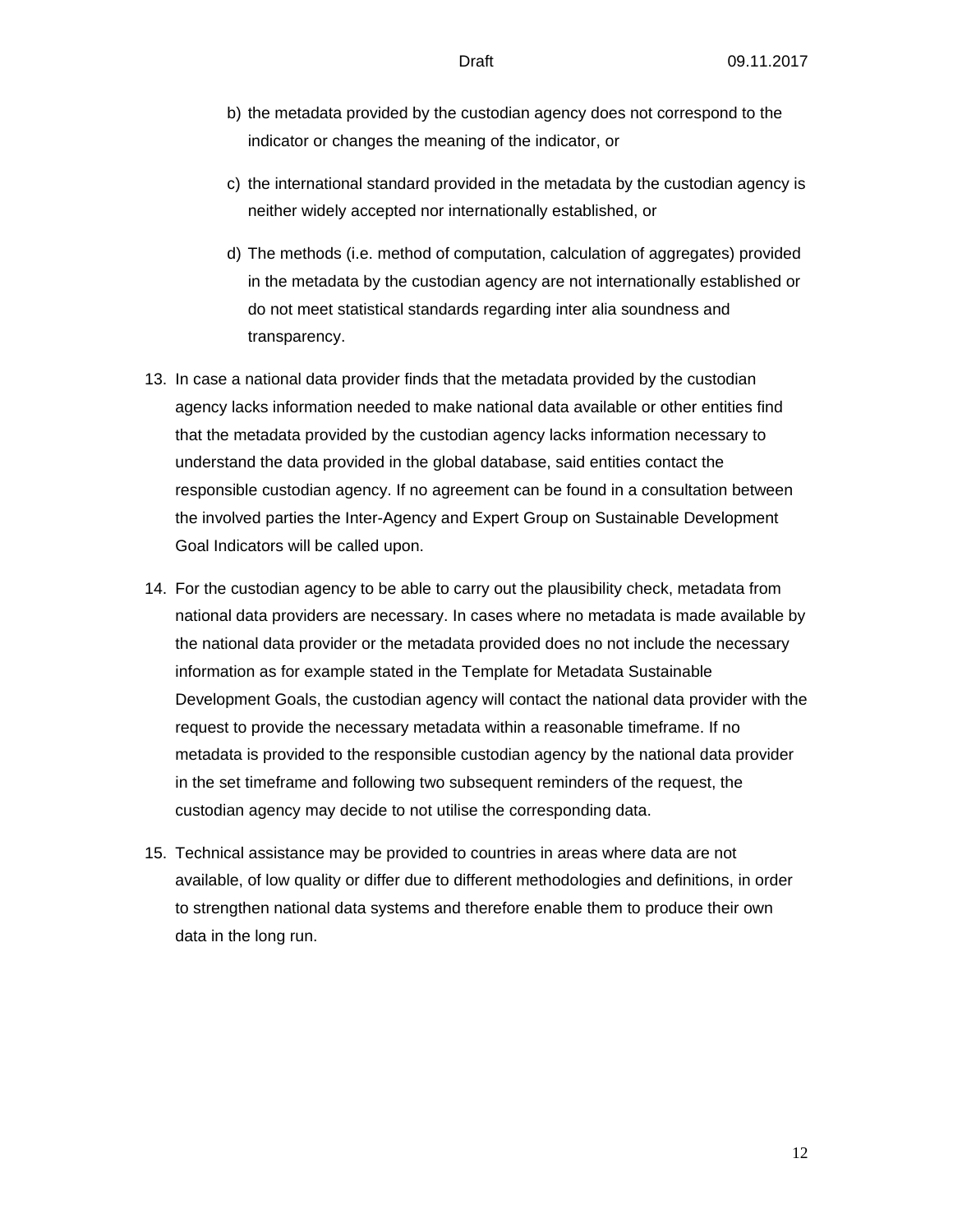## **Annex**

## **Annex 1: Accreditation Procedure for Non-Official Data (based on "Accreditation procedure for statistical data from non-official sources")**

- 1. Phase 1: Initial examination of sources, data, and metadata
	- a) Collection of all freely available information
	- b) Circulation of the collected information internally
	- c) Examination of the information with a focus on usefulness
- 2. Phase 2: Acquisition of data and assessment
	- a) Closer cooperation with the data provider to acquire essential information such as data set segments, time and method
	- b) Update the results of phase 1
	- c) Make a first appropriate recommendation, inform the National Statistical Office i.a. including a report on the methodology and provide the possibility to comment
- 3. Phase 3: Forensic investigation
	- a) Producing a clean microdata file
	- b) Produce and analyse aggregated statistics
	- c) Producing pilot outputs or using the file in the production of existing output
	- d) Assessing the capacity of the existing statistical tools to handle the new data
	- e) Assess the strengths and weaknesses of the new data
- 4. Phase 4: Decision
	- a) Itemisation of the exact uses of the new data and their impact
	- b) Conduct a cost-benefit analysis
	- c) Assess risk
	- d) Assessment of the feasibility from a legislative and socio-political point of view
	- e) Invite the concerned National Statistical Office, the possibly involved national focal point as well as the data set provider to participate in a joint consultation with the aim to find a consensual agreement.
- 5. Phase 5: Formal Agreement with the data provider (e.g. a Memorandum of Understanding)
	- a) Secure cooperation and arrive at a formal and comprehensive agreement
	- b) Articulate governance, including change management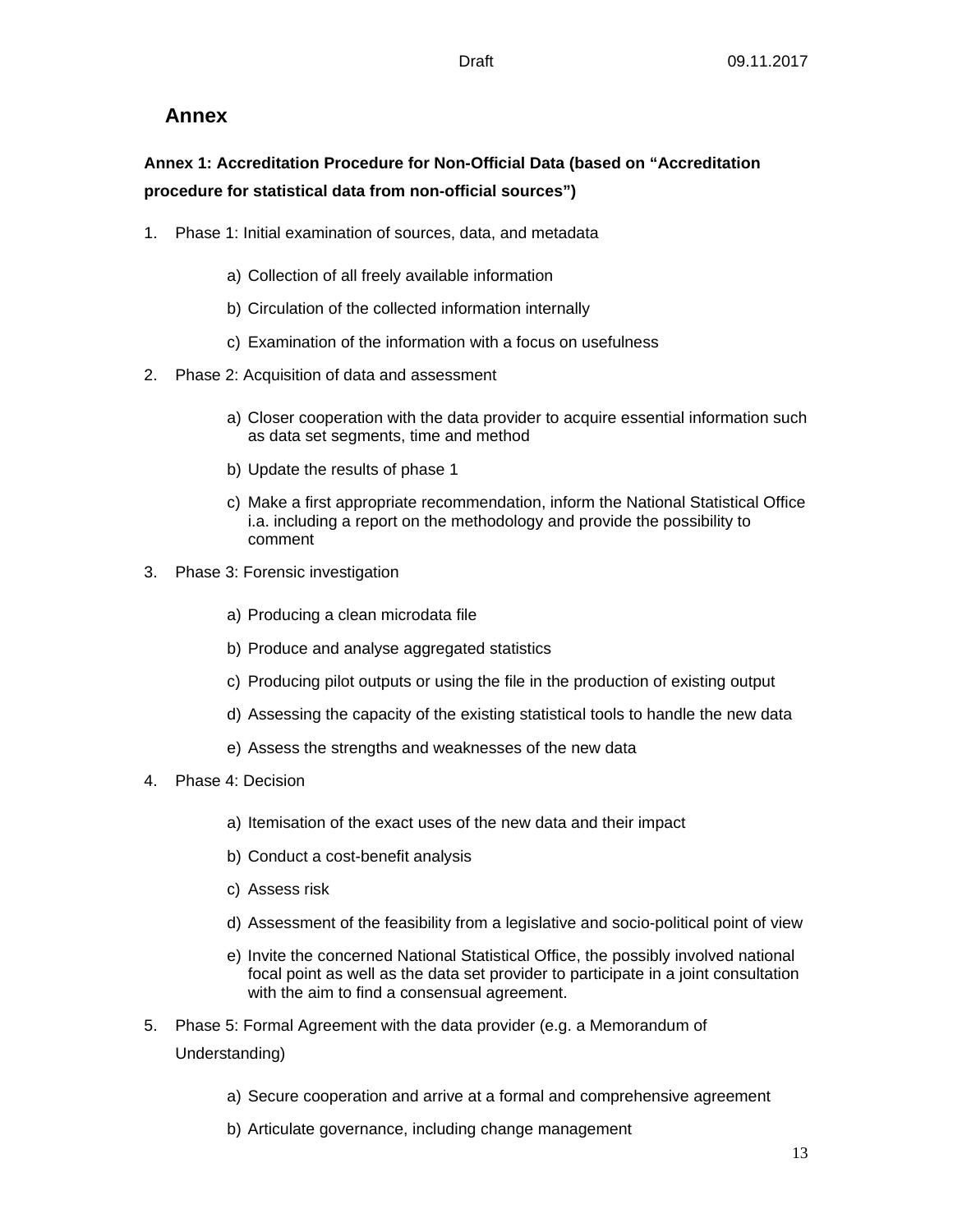## **Annex 2: Plausibility Checklist (based on "Practical Guide on Data Validation and Editing")**

- 1. Checking the data format.
- 2. Checking for incomplete data, e.g. missing data.
- 3. Checking the classification the indicator is based on.
- 4. Detection of differences between definitions in national and international statistics.
- 5. Checking for changes in the definitions and classifications used such as concepts, methodologies, surveyed population, data processing over time.
- 6. Detection of non-admissible values.
- 7. Detection of incoherencies among variables, i.e. are there relationships and restrictions among variables that have to be satisfied?
- 8. Detection of large differences between the country's current and past values.
- 9. Search for breaks in the series, i.e. large jumps or differences in the data from one period to the next.
- 10. Search for large changes in the series length i.e. the number of observations in a data series supplied by a Member State suffers an important change.
- 11. Check that aggregated items correspond to the sum of sub-items when the country provides the breakdown of a given data, the total has to equal the sum of the parts.
- 12. Cross checking with other sources the data from a given country should be checked for coherence with other data from the same country or with data from another country.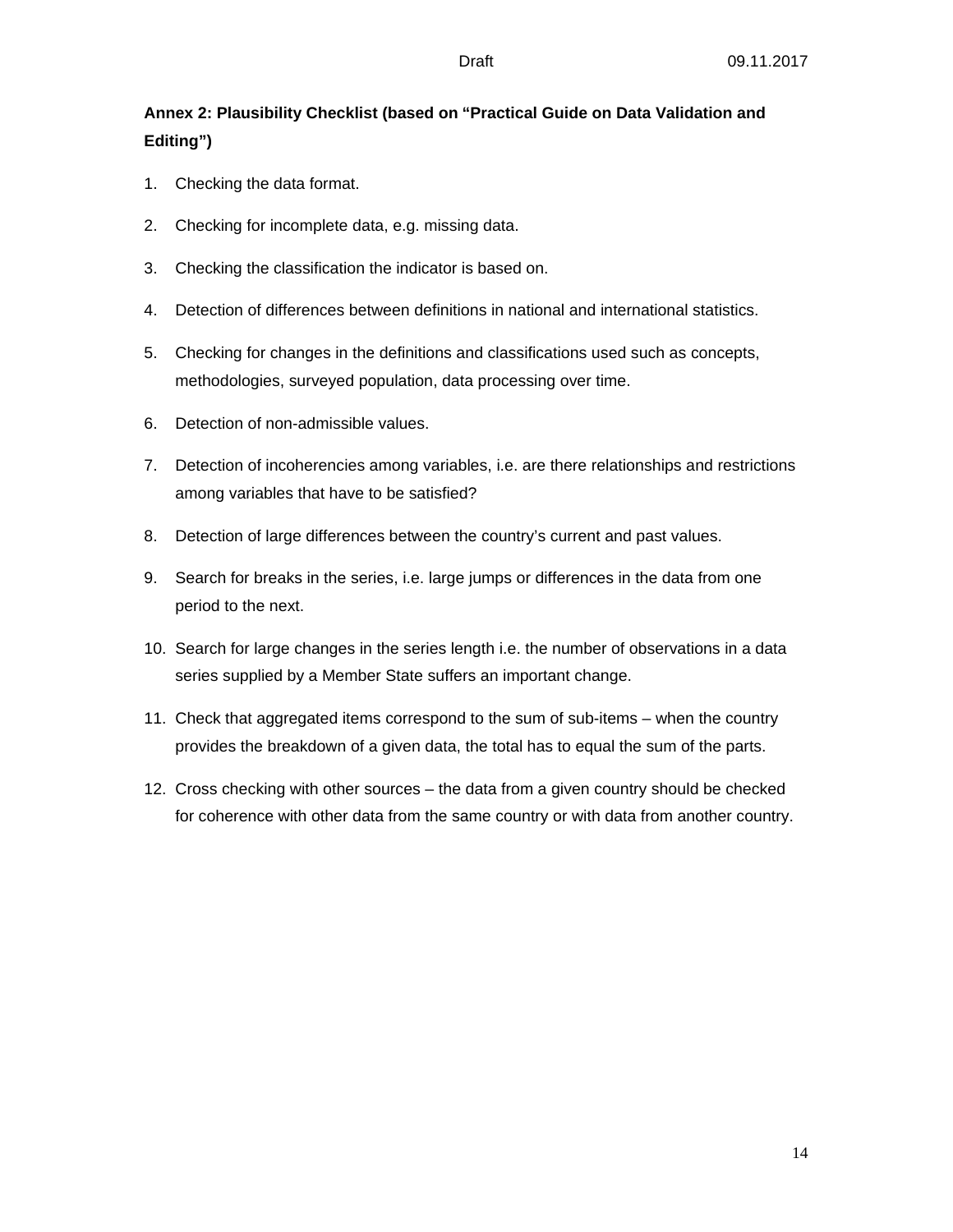

Flow chart on global SDG (meta-)data flow and (meta-)data reporting

\* References to the signifiers on global SDG data Row and the produced which are produced and to descriminable official scores such as the Malional Diffice or another governmental agency or denotion of data to Data The Suc

#### *Annex 3: Data Flow Chart*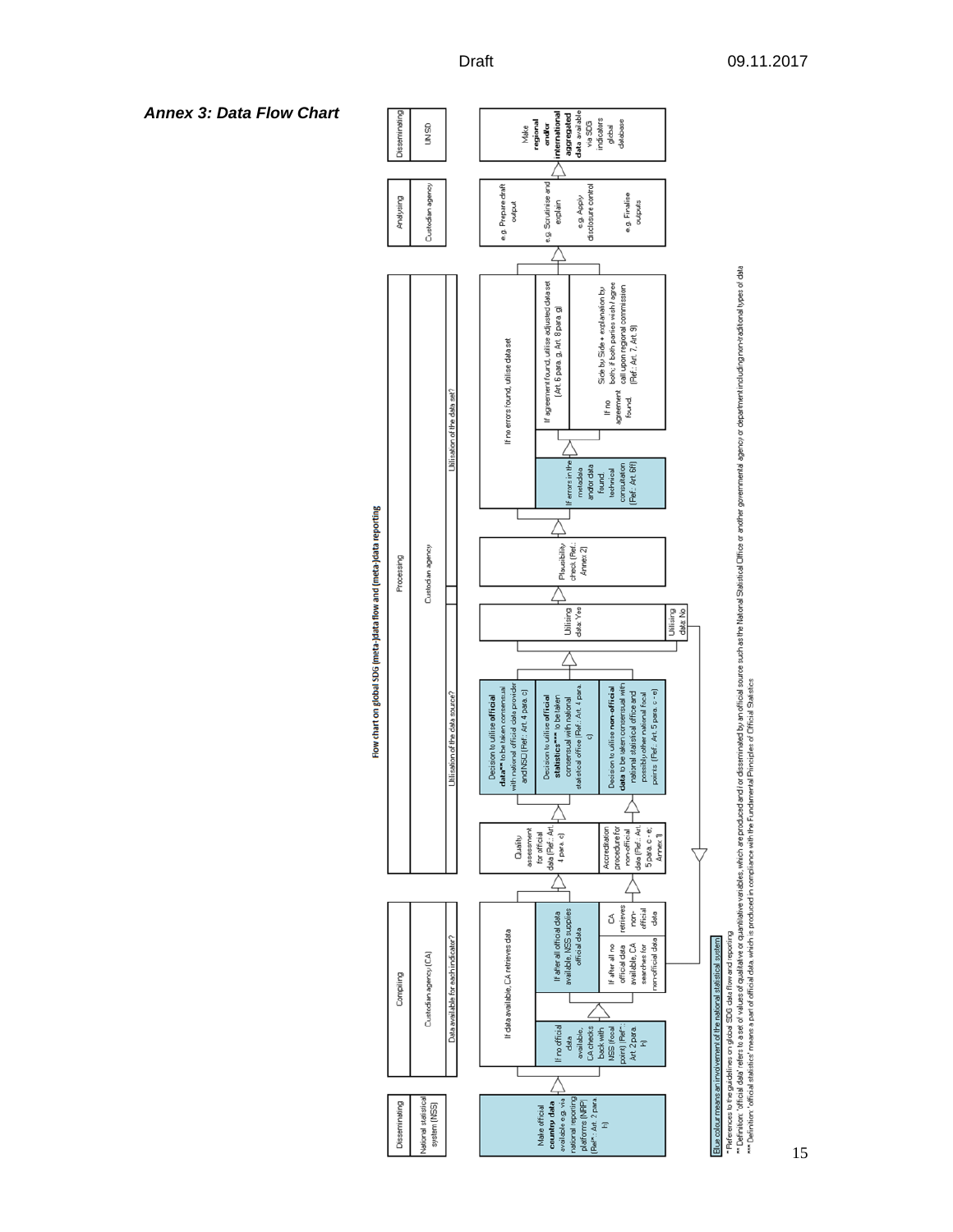## **C. Description of Existing Practices for Global SDG Data Reporting**

- **I. The complementary roles of national and international statistical institutions in the global monitoring**
- **(1) National statistical systems and the coordination role of National Statistical Offices (Excerpt of: Williams, 2016)**

The role of National Statistical Systems is to collect data and produce a comprehensive set of integrated statistics, which can be utilised for international aggregates. Therefore national statistics systems will be pivotal in reporting progress towards the SDGs, with the 2030 Agenda clearly recognising the importance of country-led evaluations and data to inform follow-up and review processes at all levels. National Statistical Systems thereby vary in structure. They are usually comprised of national official agencies, especially the National Statistical Office as well as other national data providers.

The primary function of the National Statistical Office is to collect, compile and release official statistics that are produced according to the Fundamental Principles of Official Statistics (FPOS). As stated in the FPOS this includes reliability, objectivity, relevance, statistical confidentiality, transparency, specificity and proportionality. In other words the NSO has to play a crucial role in assuring the quality of official data, in particular official statistics. Depending on several factors, including government priorities and resource availability – both financial and human in terms of availability and capacity, NSOs can take furthermore different roles in assuring the quality of non-official data.

**Full Passive Approach** – The NSO plays no role at all in the provision of non-official data for the SDGs. Under this approach, the NSO provides no advice, guidelines, or training related to quality for the production of data for indicators that do not use the data from the National Statistical Office. Additionally, under this approach the NSO would not conduct any vetting or review of the data or methodologies being used by non-NSO data producers (other government departments or organisations such as UN organisations, civil society or private sector) for the indicators being used to measure the targets.

The advantage of this approach is that there are no financial costs to the NSO, and the NSO has no responsibility for this data. The disadvantage to this approach is that it may lead to double production of information and inconsistent data or the data used may not be of high quality and may mislead policy makers and result in policies and programs that do not meet the needs of the country. Additionally, under Agenda 2030, countries will be held accountable and that accountability will be linked to data reported. If countries (and NSOs) choose not to provide any validation or quality guidelines for the production and dissemination of data, they cannot be certain about the quality of the information being used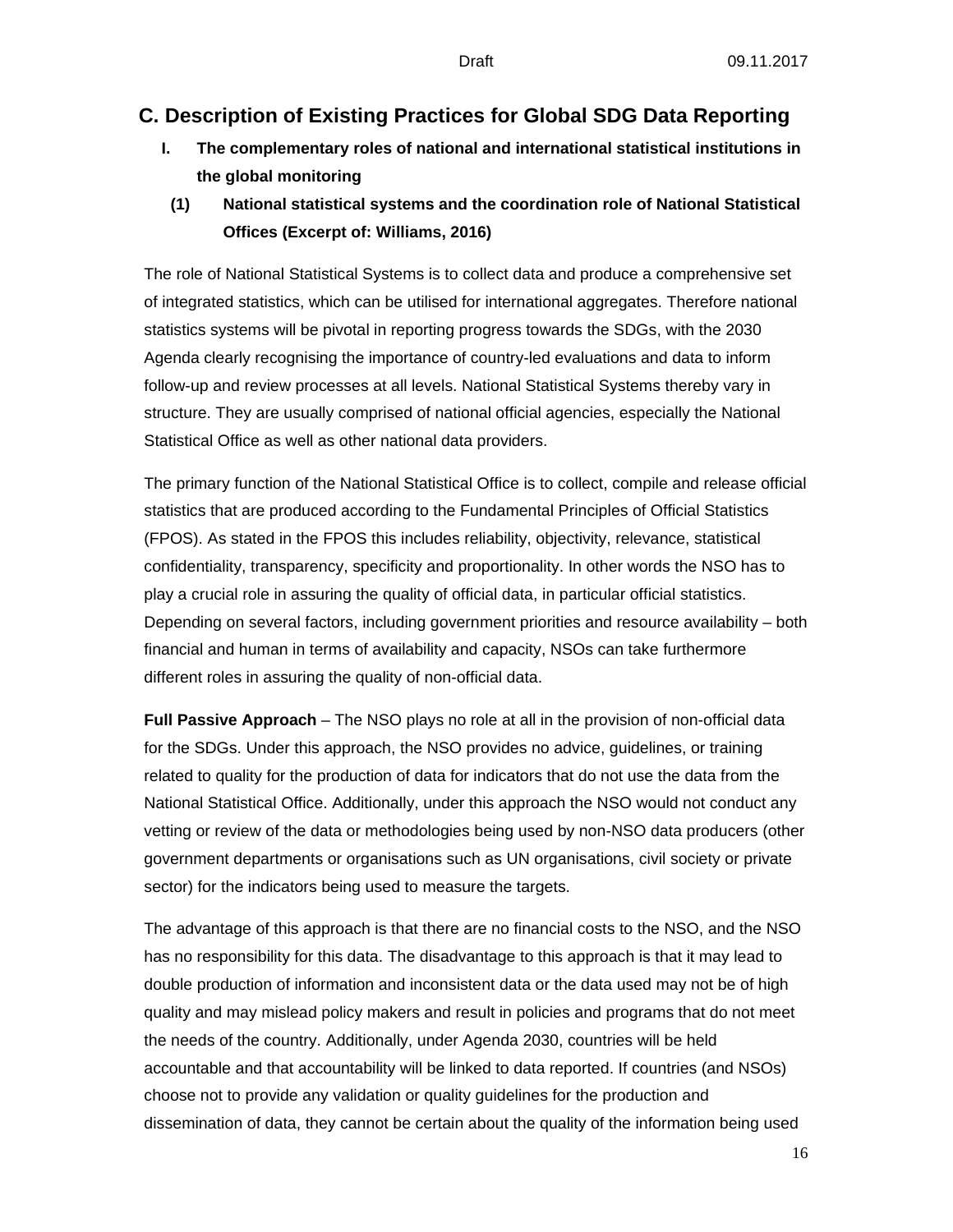to report against goals, but will nevertheless be held accountable for the indicators reported. For NSOs, despite not producing these data, they may be seen as the data provider and responsible for the data underlying these indicators.

**Reactive Approach** – NSOs would provide some type of advice, quality guidelines, or training for non-NSO data underlying the SDG indicators only when requested by a data producer. Under this approach, the NSO would only react when requested, but would not actually review data.

The advantage of this approach is that the NSO's role is voluntary and as such, costs can be controlled within existing funding and capacity envelopes. However, it is important to note that there would be sunk costs as quality assurance guidelines and procedures related to non-official data would have to be developed. The disadvantages of this approach are in many respects the same as noted in the Full Passive Approach, because the NSO would examine data only when requested by the data producer. This will likely result in a good proportion of the data not having been validated by the NSO.

**Neutral Stance** – Under this approach, the NSO would develop quality assurance guidelines, tools and training only. Quality Assurance Guidelines/tools would be made widely available (i.e. online) and training sessions for data producers would take place on an ad-hoc basis. The NSO would not provide or conduct vetting on non-official data.

The advantage of this is that the costs are known upfront and can be easily planned. Additionally, the NSO has made QA tools and information available and would provide training when requested and can be seen as being an advocate for data quality. The NSO itself faces little risk if the quality of non-NSO information is not of good quality. However, as noted under the first option it is likely that the NSO will be considered the data source and/or be called upon to answer questions related to the data. At the country level, the risk is high as the country will be held accountable for the resulting indicator, regardless of the quality of the data.

**Proactive Practical Approach** – This approach includes wide dissemination and promotion of quality assurance guidelines, tools and training. In addition to this the NSO would provide Quality assurance of *some* non-official produced data. While not acting as an enforcer of data quality, the NSO would examine the metadata, the data and methodology and provide comments and/or recommendations on how to improve data quality. How to determine which non-official data is to be assessed can be done in various ways. For example, data assessment could be based upon a risk assessment (i.e. what is seen as the "riskiest" data could be considered a priority). Alternatively, assessment of non-official data could be conducted based upon national priorities. In this scenario if a country has a focus on a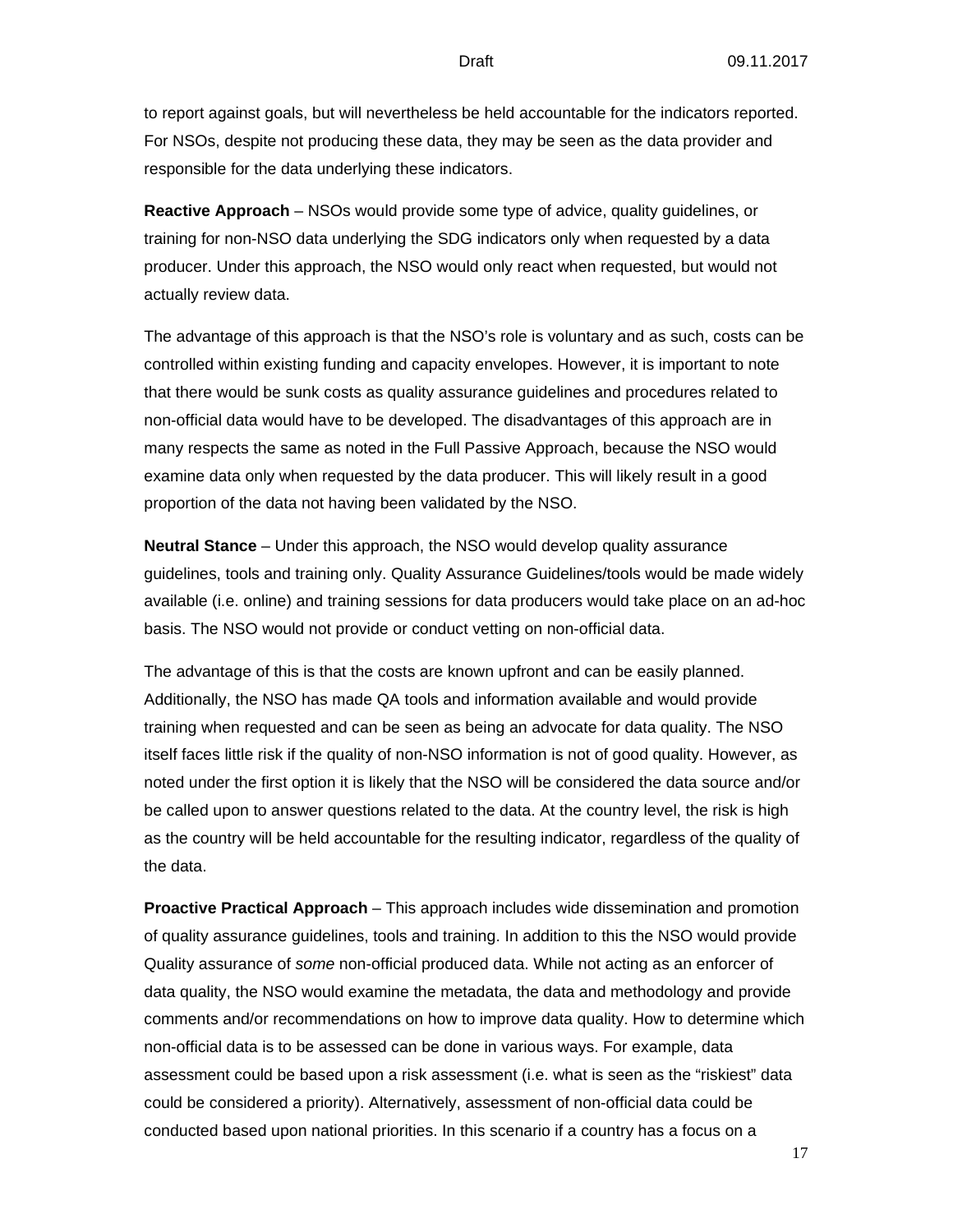certain goal or domain, quality assurance assessments could be conducted on non-official data underlying these goals. Another option would be to provide assessment of data coming from non-government sources (such as the private sector, academia, civil society or international organisations). Finally, a mixture of assessment options is possible as each one is not mutually exclusive.

The advantage of this approach is that the NSO is able to assess non-official data and promote quality in a proactive manner. It also enables the NSO to be aware of problem data. Despite not taking on a "policing" role or forcing recommendations to be implemented, under this option the NSO would be in a better position to be able to respond if questioned about the non-NSO data underlying indicators and can note that recommendations to improve data quality were provided to the data producer. Additionally, domestically under this approach, the NSO would be able to advise policy departments about non-official assessed data underlying indicators. This would help ensure effective decision making and good governance. The disadvantages of this approach include costs. Appropriate financial and HR resources will be required in order to ensure that data and costs for assessing data and methodologies are not insignificant – this would require setting up some a unit that can take on these activities. Additionally, should some non-official data be found to be problematic, recommendations for remediation not be followed – it could reflect poorly as the NSO knew there were issues and did not ensure they were remedied. Additionally, at the Government level, the risk remains that it is accountable to answer on progress of SDGs even when the measurement may not be appropriate.

**Proactive Custodian** – Under this approach the NSO takes on a full custodian role for the underlying data of SDG indicators. It provides, quality assurance guides, tools and training. Moreover, it assesses all non-official data being used for national measurement with respect to SDG indicators. It provides recommendations to improve data quality and ensures that remediation measures are applied and that all data (official, in particular official statistical and non-official data) for the SDG indicators produced by multilateral organisations, other departments, etc. meet minimum data quality standards prior to release.

While under this approach the NSO has full control and can provide reasonable assurance about the non-official data used for SDG measurement, there are significant costs. In some countries it would require a team of trained data quality specialists to adequately vet the data and the timeliness of release of SDG information. Additionally, it will likely be very difficult to restrict non-official data producers from releasing data not deemed of sufficient quality by the NSO.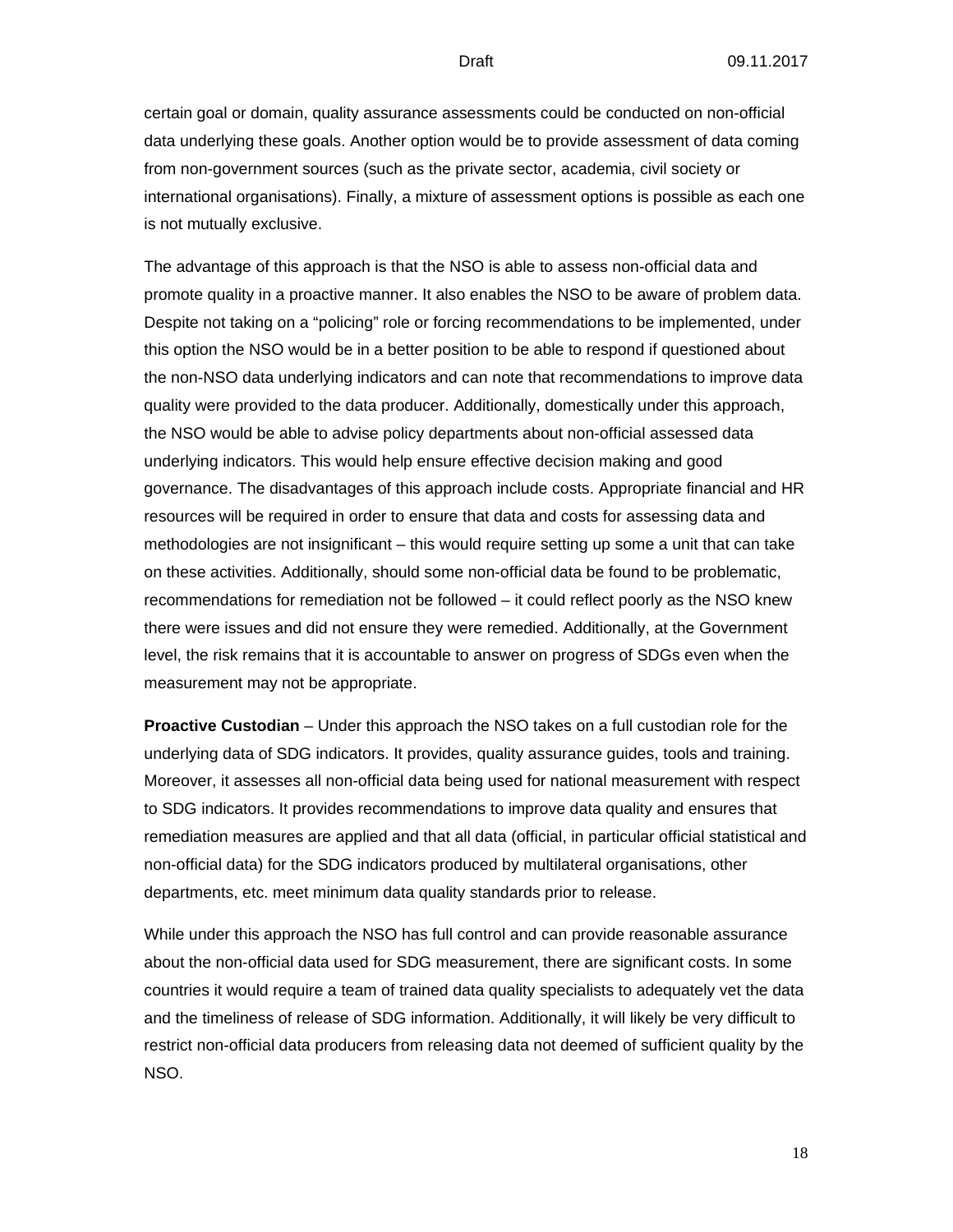## **(2) Responsibilities of data custodian agencies and partner agencies for the global SDG indicators**

### **Custodian Agency**

An agency is referred to as "custodian" when the agency either has an existing mandate for global monitoring of the indicator in question and established data reporting mechanisms from countries or when the agency does not have an explicit mandate from its intergovernmental process, but has a well-established global data reporting mechanism, is recognized by Member States, and has a clearly identified counterpart in countries' government agencies.

The main tasks of custodian agencies are two-fold, first to compile comparable international data series, calculate global and regional aggregates and to provide them, along with the metadata, to the United Nations Statistics Division. A second, equally important task of the custodian agencies is to prepare the storyline for the annual global progress report. In this sense the custodian agencies are working together with the IAEG-SDGs on the implementation of indicators.

Additionally, custodian agencies coordinate the indicator development, in particular for those indicators noted as Tier III, together with National Statistical Systems, other international agencies and stakeholders. This means also to support an increased adoption and compliance with internationally agreed standards.

Against this background it is important that custodian agencies communicate and coordinate with National Statistical Systems in a transparent manner, including on the validation of estimates and data adjustments when these take place.

Finally, custodian agencies also strengthen national statistical capacities through technical assistance and statistical capacity building activities within countries and regions.

#### **Partner Agency**

An agency is referred to as "partner agency" when it does not have an explicit mandate for global monitoring, but has a well-established data reporting mechanism for some countries or it has been involved in the methodology development of the indicator.

Responsibilities include:

- Work with data custodian agency on indicator development;
- Facilitate the compilation of the international data series;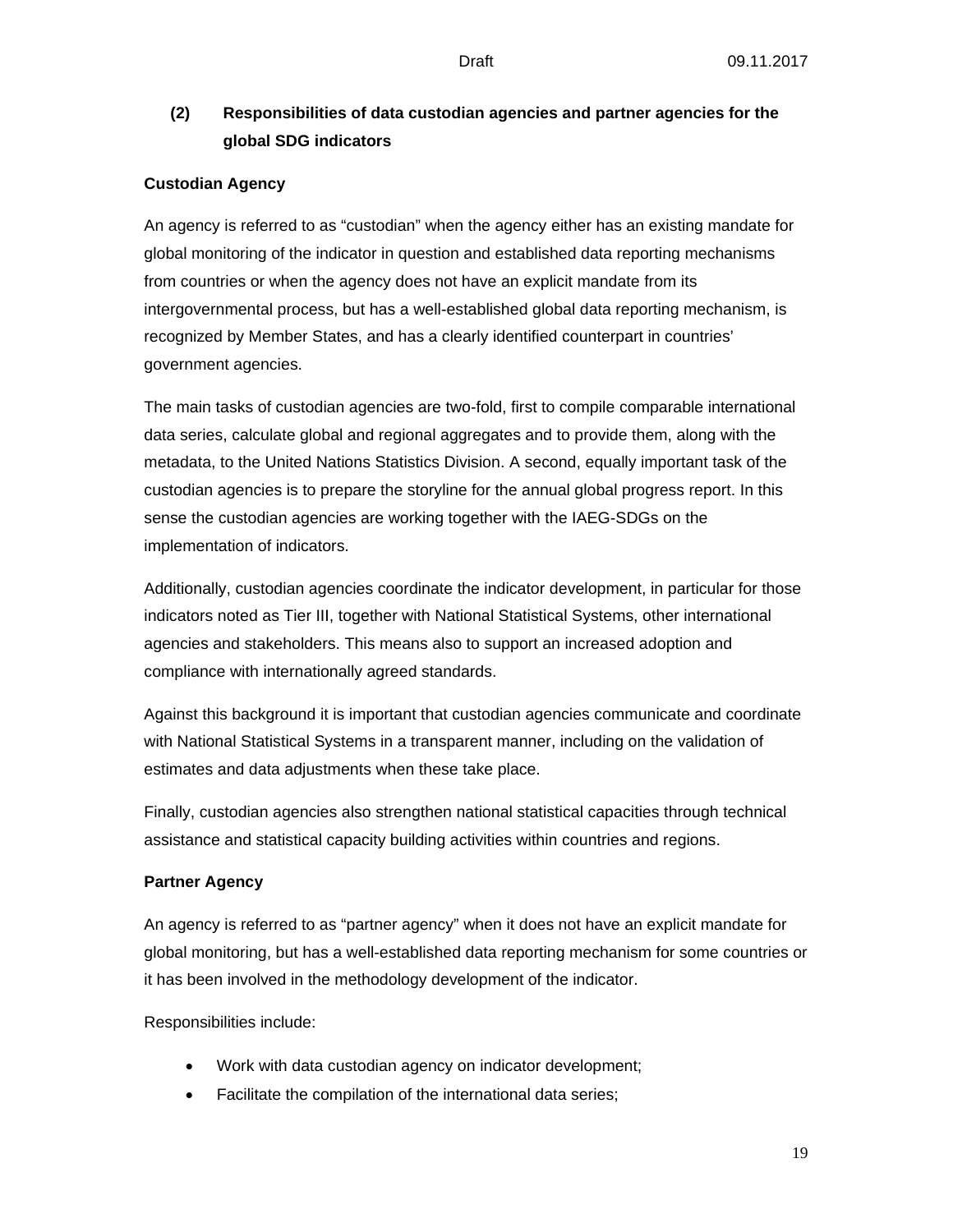- Support increased adoption and compliance with internationally agreed standards; and
- Support countries in strengthening their national statistical capacity.

### **(3) Role of the Regional Commissions**

The Regional Commissions are the regional outposts of the United Nations. Their main objectives are to foster economic integration, to promote the regional implementation of internationally agreed development goals and to support regional sustainable development. In order to achieve these objectives, they promote multilateral dialogue, knowledge sharing and networking at the regional level, and work together to promote intra- regional and interregional cooperation. In regards to the Agenda 2030 they also are involved in the monitoring process in their respective regions and to support the global monitoring process. Other tasks in this context are:

- Analysing data and statistical gaps in measuring SDGs;
- Developing (when necessary) regional indicators to complement the global SDG indicators;
- Managing technical cooperation programs for strengthen capacity to provide data on SDG indicators;
- Facilitating peer learning through the sharing of national experiences and best practices for producing statistics for SDGs.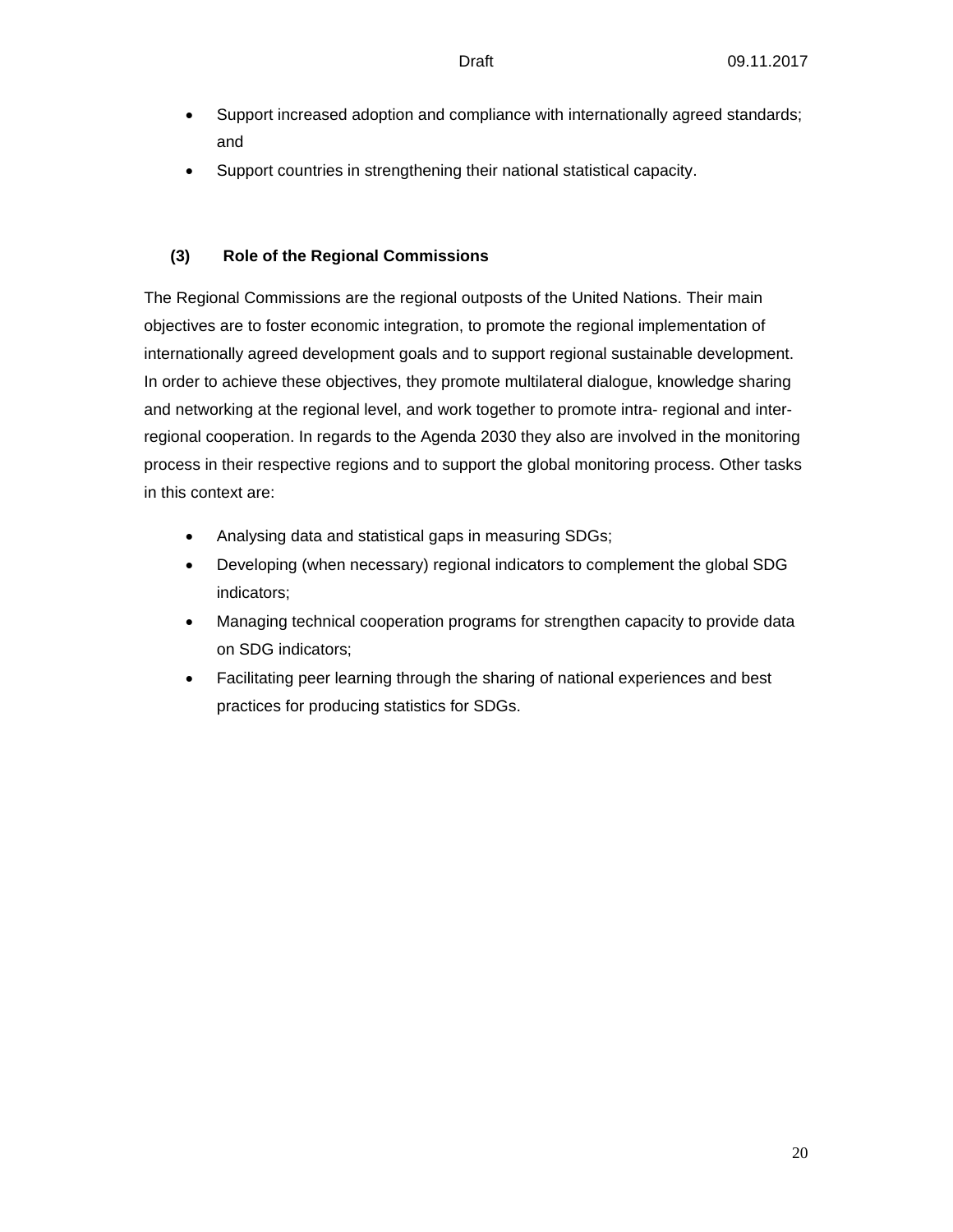## **II. Data reporting channels and data flow scenarios from national to global system (1) Lessons learnt from the MDG reporting**

Since the process of data flows and data reporting for the Sustainable Development Goals is still developing, lessons have to be drawn from experiences of the MDG data flow and reporting. The report of the Task Team on Lessons Learned from MDG Monitoring of the IAEG-MDG, for example, suggests incorporating data quality into the new framework.

## **(2) Existing data reporting mechanisms (Extract of: UNECE (2017): Guidelines for national SDG-indicators reporting mechanisms, draft)**

Depending on the character of the National Statistical System, countries will need to choose a model for how to approach the reporting of the global indicators from the national perspective. National policy plays a fundamental role, especially with respect to NSOs. Circumstances and policies within the countries' National Statistical Systems will determine which model fits best. One country may want to apply a model where all SDG data are channelled through a certain body (usually the NSO) before being sent to the custodian agencies. Such a model may benefit from using an NRP to facilitate collection, quality assurance and transmissions to the receiving agency. When responsibilities for official statistics, including for quality assurance, are dispersed throughout the system, special tools may not be required as some means of "soft coordination" will fit the system better.



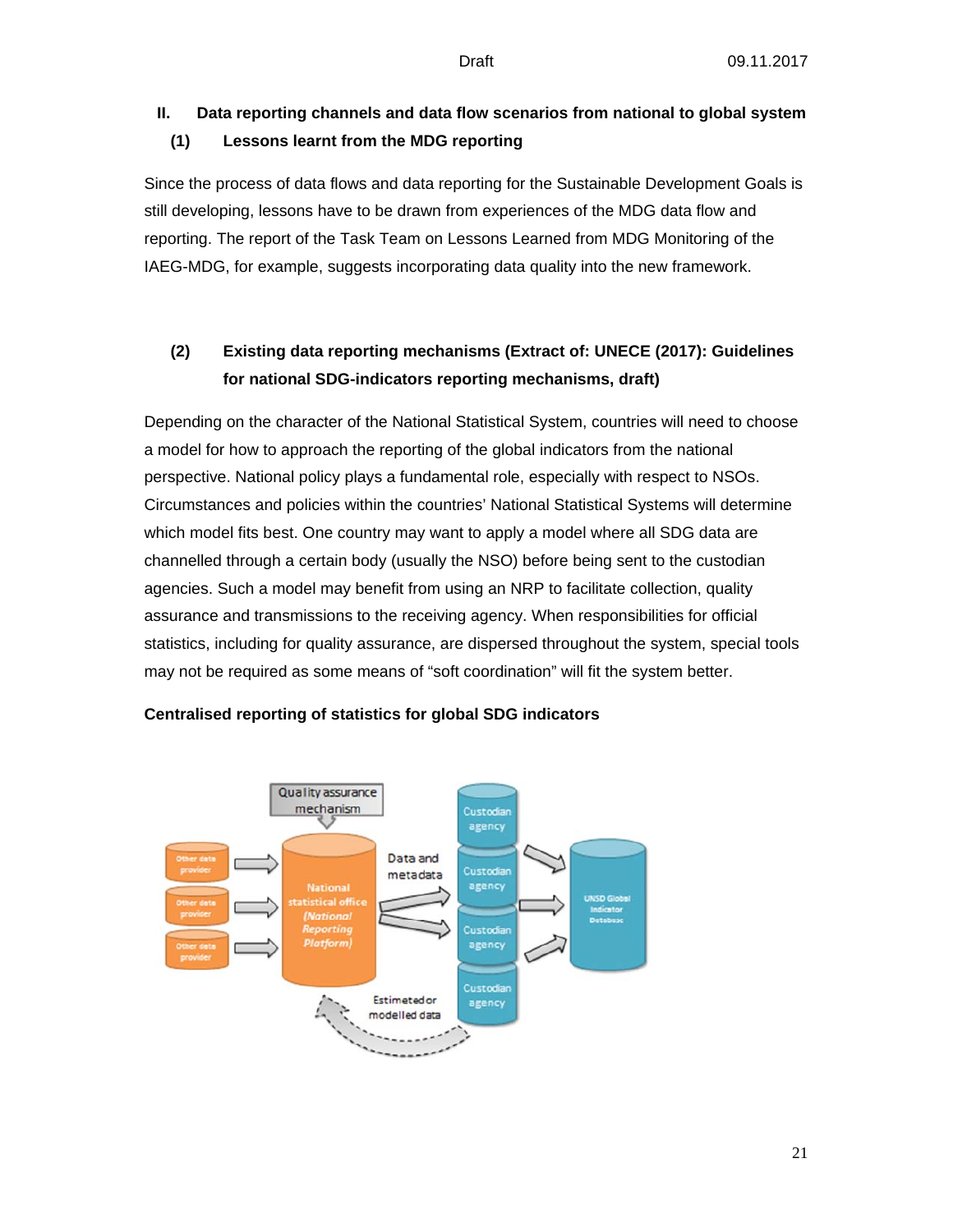In a centralised model of providing SDG indicators, the NSO will typically collect and store all data to a centrally held database. It could also apply a mechanism for validating the data collected (which may include delegations to national statistical programs), and send or otherwise make available the indicators to the custodian agencies and other users. This model could be applied to all indicators, or be limited to statistical indicators only.

Closely associated with this model is the notion of accountability, quality assurance and coordinated accessibility, a one-stop-shop for SDG data. The most important precondition for the model to be efficient is that the NSO has a legally recognised mandate to coordinate and validate all official statistics in the country. The model will also require resources to build and maintain the procedures for collecting, validating and disseminating the global SDG indicators. If this is not already an integral part of the NSOs operations, it could prove costly.



#### **Decentralised reporting of statistics for global SDG indicators**

Some countries may not be in favour of centralised collection and reporting of SDG indicators. They would prefer to maintain the responsibility for the production, development and dissemination of official statistics dispersed over many agencies or line ministries. In such cases it could be also more efficient to decentralise the responsibility for providing data on SDG indicators to the entities responsible for producing statistics for the particular indicator. A decentralised model could be associated with the notion of "soft coordination" where the coordination body may issue guidelines and provide trainings and forums for relevant agencies. For this model to be efficient, the coordination relies upon a trusted partnership between statistics producers and on a recognised mandate for the NSO for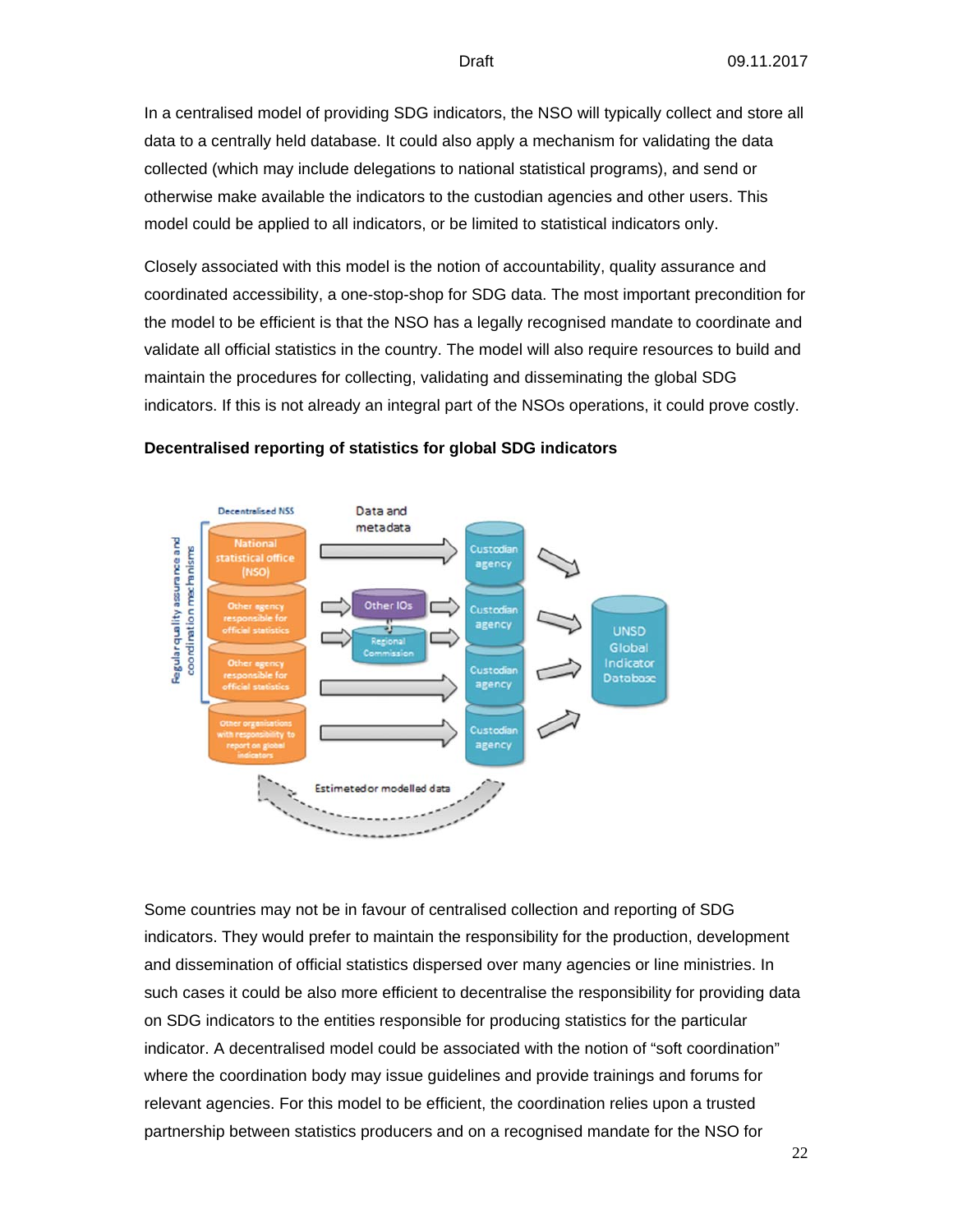certain coordination responsibilities. This model could potentially suffer from lack of overview and accessibility; therefore a set-up like this should consider ways of making SDG data accessible easily and coherently, preferably in an open data format.

#### **"In between" models**

The models described above are two extremes. It is highly probable that most countries will choose a model somewhere in between. The quality assurance role of the centralised model could take different forms – such as acting as a "post-office" and simply making data available on NRPs. Other solutions could undertake various degrees of control, from basic validation to full quality control. The role that the NSO takes will typically depend on already existing national policy mechanisms.

In a decentralised model, NSOs can also apply different levels of coordination. The level of ambition may range from simply keeping track of who supplies statistics for which indicators to which custodian agencies, to coordinating all collection, transmission and quality assurance related to the SDG indicators. The role could potentially include, for example:

- serving as a platform/forum for discussion of issues on data collection and analysis between government agencies and international organisations on SDG indicators;
- keeping stakeholders abreast of and share knowledge on statistical activities in the field of data collection and analysis;
- organising and promoting coordination and joint advocacy activities around data collection with a specific focus on SDGs;
- ensuring coordination of information exchange on SDG indicators; and
- promoting substantive discussion on statistical capacity building and coordinating quality assurance activities within the National Statistical System**.**

#### **III. Production of international data series**

## **(1) Review of practices on producing adjusted, estimated and modelled country level data in global reporting**

The production of international statistics such as for example in the MDG monitoring process has shown that the comparability and the consistency of reported national data are essential. Differences in the production process can result in the necessity to adjust national statistical data. In order to minimise these adjustments many different organisations and authorities started to define and describe "the standard" statistical process. These standards aim to compare and benchmark processes within and between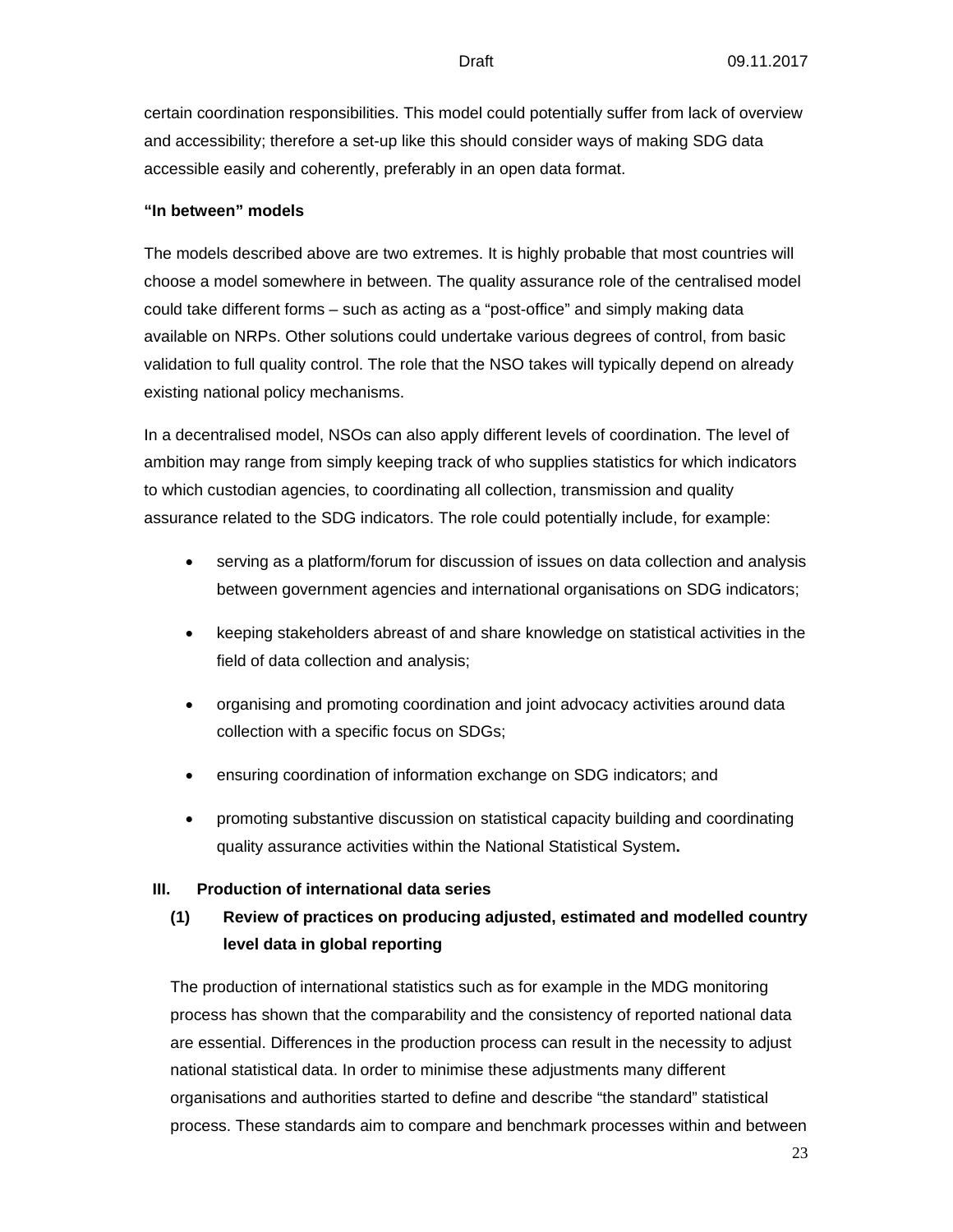organisations and therefore allow better decisions regarding the production process. The following examples provide best practices on producing adjusted, estimated and modelled country level data:

The United Nations Economic Commission for Europe introduced the Generic Statistical Business Process Modell (GSBPM) in 2010. The GSBPM breaks down the data production process into its basic steps. The model further defines and describes each step in the statistical data production process and has become the standard in many statistical organisations around the world. Hopes are that using the same methods and tools during the data production process enables enhanced comparability of data outputs and enhanced data quality. The model encompasses the data production steps: conceptualisation, collection, processing, dissemination and evaluation.

Linked to the GSBPM is the Generic Statistical Data Editing Models (GSDEM), which transposes step five in the GSBPM into a flow model. In the end the input data can be validated, the appropriate method selected and then a possible error corrected.

Furthermore the Practical Guide for Data Validation and Editing describes the standard process of Eurostat on checking the plausibility of received data. For different types of data (micro, country, aggregation) it maps out procedures and methods to identify missing values, invalid or inconsistent entries and potential errors.

Subsequently it describes also the procedures and methods to correct missing values, invalid or inconsistent entries and potential errors according to the different types of data. Furthermore it identifies responsibilities and gives a basic approach on how to deal with these problems amongst National and European Statistical Offices.